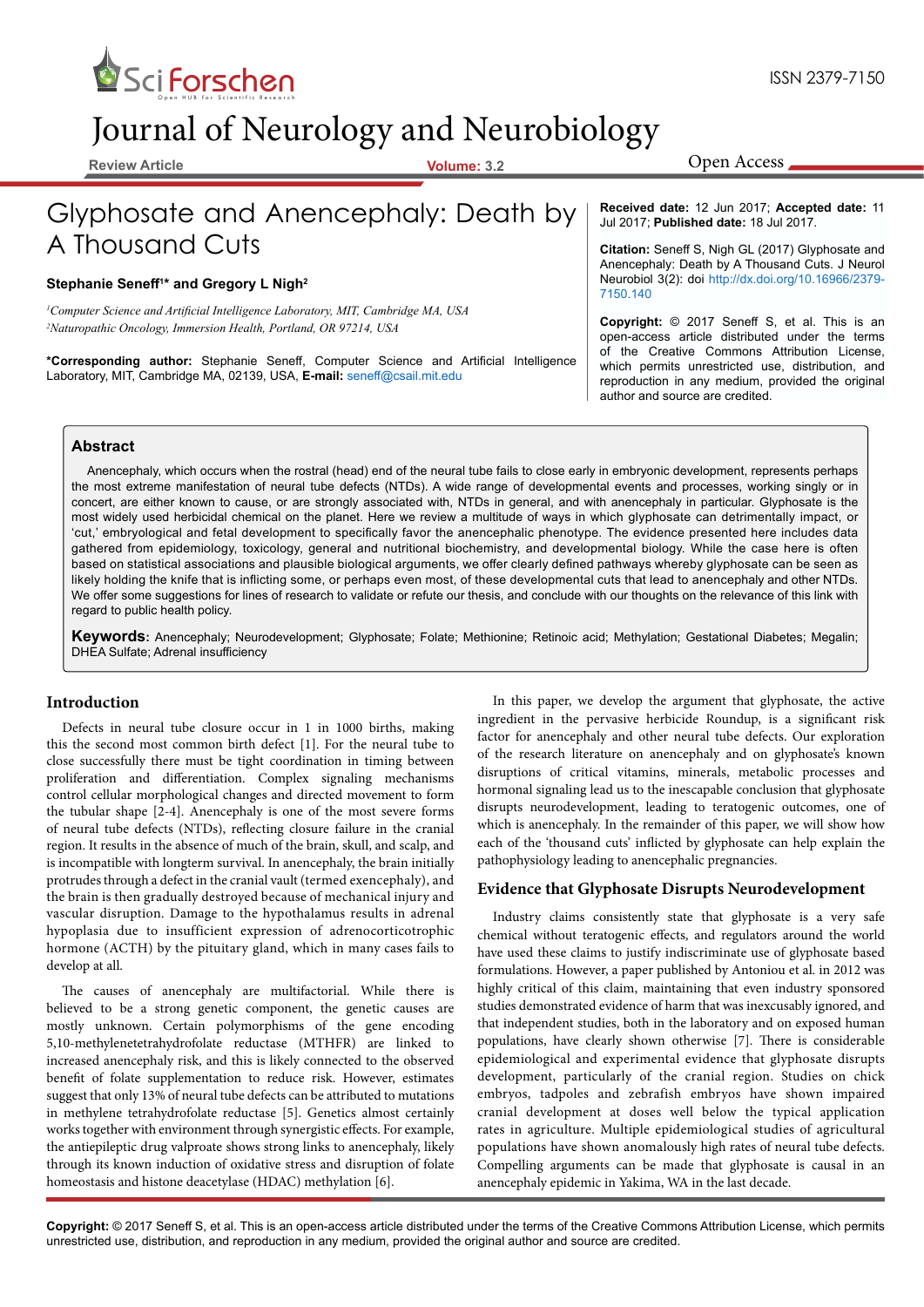

Glyphosate is an amino acid analogue of glycine, and much of its toxicity is believed to be derived from its disruption of glycine dependent processes. It has been proposed in several recent publications that glyphosate's insidious, cumulative toxicity derives from its ability to insinuate itself into proteins in place of the coding amino acid glycine during protein synthesis [8-11], and that this can explain the long list of debilitating diseases and conditions whose alarming rise in recent decades coincides with the exponential growth of glyphosate use on core crops [12]. The idea that glyphosate can substitute for glycine during protein synthesis remains speculative at this time, although a growing body of evidence supports this idea. There are several naturally produced toxins that derive their toxicity from their ability to displace coding amino acids during protein synthesis [9,10], including the increasingly popular herbicide, glufosinate. There is both epidemiological and biochemical evidence that errorful substitution of glyphosate for glycine has contributed to the rise in several debilitating diseases, including ALS [10], Parkinsonism [8,13] and autism [11]. Furthermore, the bacterial resistance gene that is inserted into GM glyphosate resistant crops involves a genetic mutation that results in a substitution of alanine for the highly conserved glycine at residue 100 in the enzyme's active site [14], preventing glyphosate from disrupting enzyme function by removing that vulnerable glycine residue.

Infants born in agricultural populations where glyphosate-based herbicides are heavily used appear anecdotally to have higher rates of craniofacial malformations. Two studies written in Spanish of populations in Argentina and Paraguay exposed to glyphosate through the extensive cultivation of GM Roundup Ready soy crops both showed obvious evidence of neural tube defects, which were proposed to be due to disrupted retinoic acid signaling [15,16]. Cordoba is an area of intensive planting of GM soy, and it had a higher incidence of spina bifida, mocriota, cleft palate, and postaxial polydactyly than six other regions that were studied [15]. Children born to women exposed to pesticides in Itapua, Paraguay had higher rates of craniofacial defects, anencephaly, microcephaly, hydrocephalus, myelomeningocele, cleft palate, anotia, polydactyly, syndactyly and congenital heart defects [16]. Itapua is also an area where GM soy is intensively cultivated.

A study based in Mexico on agricultural workers found significantly increased risk to anencephaly in a fetus, following exposure for both the father and the mother [17]. Mothers who had worked in agriculture during an acute risk period surrounding the conception date had a 4.57 fold increased risk of producing an anencephalic fetus. The paternal risk was a 2.50 odds ratio during the acute risk period which fell to 2.03 for earlier exposure.

It is impossible to know from these statistics the extent to which glyphosate specifically is the cause. However, a study investigating an association between the risk of neural tube defects and residency within 1000 meters of pesticide application areas in California found an OR of 1.5 specifically for glyphosate [18]. The study period was 1987 to 1991, long before the introduction of GM Roundup-Ready crops and associated dramatic increases in glyphosate usage.

Paganelli et al*.* systematically studied the effects of glyphosate exposure on chick embryos and tadpoles [19]. Embryos exposed to a 1/5000 dilution of a commercial glyphosate based herbicide or to glyphosate by itself exhibited highly abnormal development, with defective neural crest formation and deformities in the cranial cartilages at the tadpole stage. Similar effects were observed with chicken embryos, showing reduction of the optic vesicles and microcephaly. They suspected that the effect was caused by disruption of retinoic acid signaling, especially since treatment with an RA antagonist rescued the teratogenic effect. This effect could be explained in part by glyphosate's known suppression of cytochrome P450 (CYP) enzymes [20], since CYP enzymes in the liver degrade retinoic acid [21].

A paper published by Roy et al. in 2016 studied the results of low dose glyphosate exposure to zebrafish embryos [22]. They found that glyphosate and glyphosate based formulations induced morphological abnormalities including cephalic and eye reductions in the brain and a loss of delineated brain ventricles. Glyphosate was developmentally toxic to the forebrain and midbrain but not the hindbrain.

A study by Benachour and Séralini showed that glyphosate in various formulations induced apoptosis and necrosis in human umbilical, embryonic and placental cells at dilution levels far below agricultural recommendations and corresponding to residues expected in food or feed [23].

In an experiment by Dallegrave et al. published in 2003, Wistar rat dams were treated with glyphosate at 500, 750 and 1000 mg/kg from day 6 to day 15 of pregnancy [24]. Glyphosate exposure caused a significantly increased risk to skeletal malformations in the fetuses, with 15%, 33%, 42% and 57% of the fetuses affected for the control group and the three increasing glyphosate exposure levels respectively. The most frequent skeletal defects were incomplete skull ossification and enlarged fontanel, which were highly significantly more frequent in the exposed groups (p*<*0.001).

Studies on sea urchin embryos have shown that glyphosate at low exposure levels causes a delay in the cell cycle, which would disrupt early embryonic development [25,26]. It was suggested in [25] that glyphosate and its metabolite aminomethylphosphonic acid (AMPA) alter cell cycle checkpoints by interfering with DNA repair machinery. This could result in cancer but would also disrupt early stages of development.

Between January 2010 and January 2016, 42 babies were confirmed with anencephaly in Yakima, Benton and Franklin counties in Washington State. Over this time period, the rate of anencephaly in these counties was significantly higher than the rate in the general US population. The rates were especially high in 2012 and 2013. The Yakima River serves as the main irrigation source for the Yakima Valley, and it runs through all three counties where anencephaly rates are anomalously high. Beginning in 2009, the Benton County Weed Board received a grant from the DOE to control a noxious invasive weed called flowering rush [26] in the Yakima River basin. It was feared that this weed would hinder recreational use, negatively impact irrigation systems and wetlands, and alter aquatic food webs.

During the next four years, six miles of shoreline were repeatedly treated with glyphosate, which was considered to be the best option due to its perceived nontoxicity. Glyphosate was also used to control other water weeds such as purple and wand Loosestrife and Japanese knotweed. The highest application rates of glyphosate in the Yakima Valley were in the years 2012 and 2013, the same years in which anencephaly rates peaked.

#### **Glyphosate and Nutritional Imbalances**

Multiple nutritional deficiencies and imbalances are linked to anencephaly. Glyphosate exposure impairs essential nutrient absorption, utilization, and synthesis. In this section, we briefly review some of the specific affected nutrients, and we will be discussing many of them in greater detail in later sections of this paper. Glyphosate is well established as a chelator of several essential minerals, including zinc, manganese, cobalt, and copper [27-30]. Zinc and cobalt deficiency in particular can be expected to especially impact anencephaly. Glyphosate can also be predicted to deplete the level of multiple vitamins that are linked to anencephaly, including folate, cobalamin and vitamin D. Neural tube development requires refined control over retinoic acid levels which likely gets disrupted through glyphosate's effects on CYP enzymes. Overexpression of retinoic acid is probably the strongest link from the research literature tying glyphosate to anencephaly. A brief summary of glyphosate's adverse effects on certain nutrients critical for neural tube closure is provided in table 1.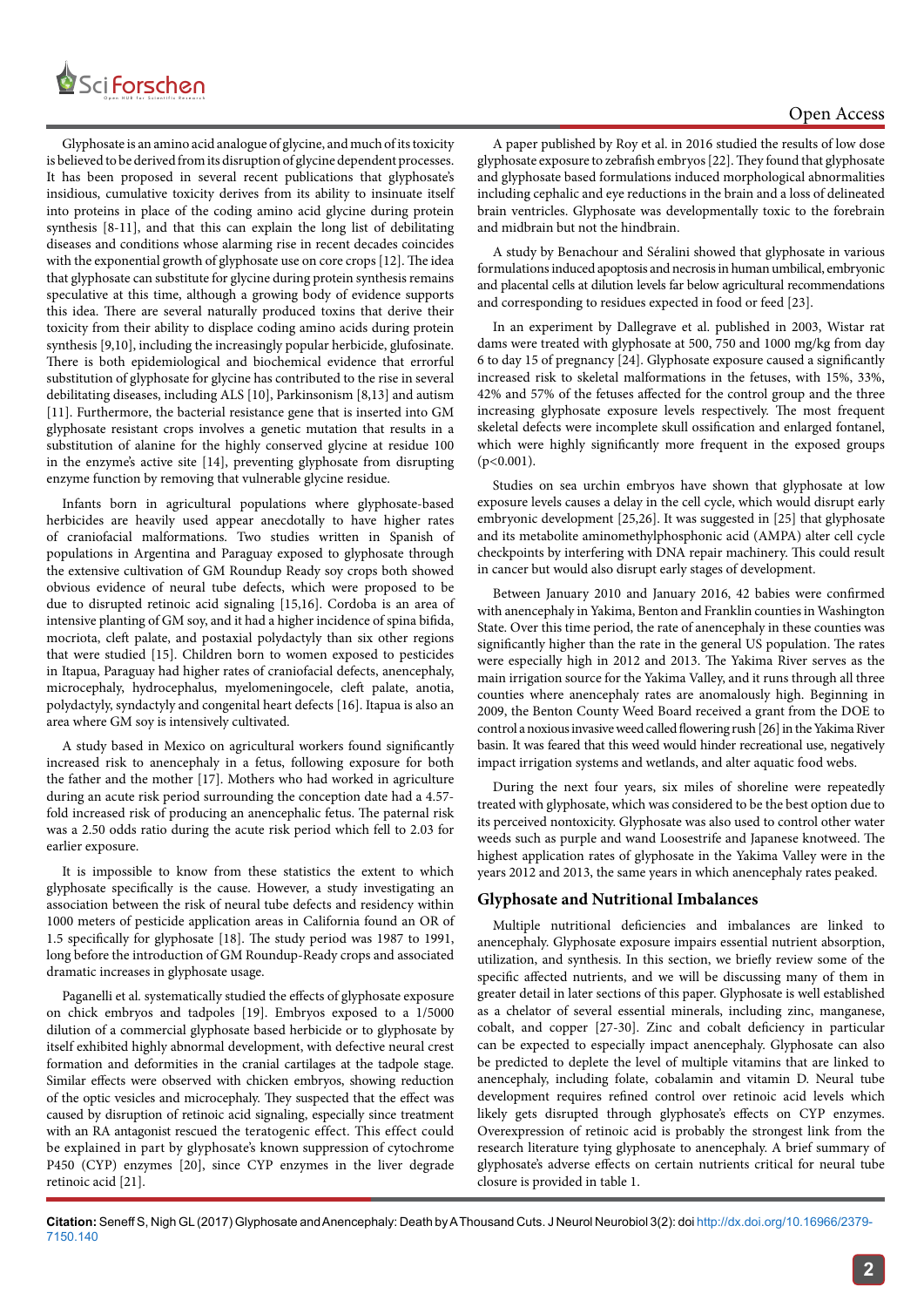**Table 1:** Summary of effects of glyphosate on various nutrients known to be critical for proper neural tube closure. See text for details.

| <b>Nutrient</b> | <b>Mechanism</b>                                                  |  |  |
|-----------------|-------------------------------------------------------------------|--|--|
| Zinc            | Chelation by glyphosate                                           |  |  |
| Cobalamin       | Inhibition of ALA synthesis, cobalt chelation                     |  |  |
| Folate          | Product of Shikimate pathway which glyphosate<br>inhibits         |  |  |
| Retinoic Acid   | Disrupted metabolism by CYP enzymes                               |  |  |
| Methionine      | Impaired synthesis from inorganic sulfur by E. coli and<br>plants |  |  |
| Vitamin D       | Disrupted activation by CYP enzymes                               |  |  |

#### **Zinc deficiency**

Low maternal serum zinc levels have been strongly linked to anencephaly and other congenital malformations [31-35]. Glyphosate is a well established strong mineral chelator. In fact, it was first patented as a pipe cleaner for this reason [36]. Among all essential minerals, the highest stability constants are found in the glyphosate-copper complex and the glyphosate-zinc complex [27,28].

Glyphosate's toxic effects have been directly linked to plasma zinc deficiency caused by sequestration of zinc into metallothionein (MT) following oxidative stress. A study from 2013 found that subchronic glyphosate exposure to Wistar rats induced histopathological damage in multiple organs [37]. Zinc supplementation prior to glyphosate exposure ameliorated these effects. MT activation results in the depletion of zinc from other zinc dependent proteins, and zinc will accumulate in the liver, bound to MT, at the expense of serum levels of zinc, leading to systemic zinc deficiency [38]. Interestingly, the well established link between maternal valproic acid exposure and neural tube defects is also attributed to MT sequestration and subsequent plasma zinc deficiency [39]. Indeed, it has been demonstrated in multiple studies that MT is activated by many different stressors, especially toxic metals such as cadmium [40] but also valproic acid [39], polyphenols [41] and lipopolysaccharides [42].

MT is a small, cysteine rich protein which binds to heavy metals and consumes free radicals. Its protection from oxidation damage surpasses that of glutathione [43]. The rate constant for reactions of hydroxyl radicals with MT is about 340-fold higher than that with glutathione [44]. MT crucially depends on zinc for its proper function. Glyphosate may also disrupt MT's function by substitution for critical glycine residues. The amino acid sequence of all four variants of the MT protein contains at least one, and sometimes more, highly conserved glycine residues [45]. For example, the N-terminal domain of Type 2 MTs is highly conserved as the sequence MSCCGGNCGCS, with three glycine residues [45].

MT is induced by various cytokines expressed in the acute phase response, including TNF-*α*, IL-1, and IL-6. Glyphosate has been shown to induce TNF-*α* expression in hepatocytes of sub-lethally exposed rats [46]. MT expression was also significantly increased in a study by Mottier et al. on oysters exposed to glyphosate [47]. Glyphosate exposure has been linked to oxidative stress in multiple organs [48,49], and impaired MT function would enhance the damaging effects.

Epidemiological studies strongly support a role for zinc deficiency in anencephaly. A study based in Iran comparing 23 mothers of neonates with neural tube defects and 36 control mothers showed that significantly more of the case mothers (56.5%) had zinc deficiency than the controls (19.4%) [32]. A study investigating serum mineral levels in women with second trimester induced abortion following a diagnosis of neural tube defects revealed that zinc levels were anomalously low (p<0.001), whereas copper and lead levels were elevated [31]. In a case study, a female who had twice

previously given birth to anencephalic infants was supplemented with zinc sulfate prior to her third conception and throughout her pregnancy. At term she gave birth to a healthy baby boy [50].

#### **Vitamin B12**

Reduced serum B12 (cobalamin) has been linked to anencephaly for almost 40 years. Glyphosate can plausibly cause deficiency of this nutrient *via* both enzymatic inhibition and chelation of the cobalt ion.

Deficiency of vitamin B12 was first proposed to be linked to NTDs and specifically to anencephaly in a letter published in The Lancet in 1980 [51]. Surprisingly, Suarez et al*.* found that the lowest quartile of serum vitamin B12 conferred an OR of 3.0 for NTDs, which was significantly higher than the OR for serum folate or RBC folate [52]. More recently, Molloy et al. confirmed the excessive number of anencephalic births among women entering pregnancy with the lowest serum B12 levels, a risk that was again found to be independent of RBC and serum folate [53].

It has been shown that in plants, glyphosate inhibits the production of *δ*-aminolevulinic acid (ALA), likely through inhibition of ALA dehydratase (ALA-D), the rate-limiting initial step in the synthesis of chlorophyll and other porphyrin ring compounds [54]. ALA-D activity has been shown to be significantly reduced in farm workers exposed to glyphosate [55]. Biosynthesis of ALA is the first step in the production of both vitamin B12 and heme in animals, due to its central role in the building of the pyrrole rings common to both molecules [56]. There are no studies that have looked specifically at depletion of vitamin B12 by glyphosate, but its documented interference with pyrrole synthesis, as well as its depletion of probiotic bacteria that synthesize the vitamin, make disruption of its supply highly probable.

Another cut induced by glyphosate has to do with its chelation of cobalt, the elemental anchor for the tetrapyrrolic structure of cobalamin. Cobalt has been shown to be directly chelated by glyphosate [57]. In a European study of cattle exposed to and excreting glyphosate in their urine, cobalt was virtually undetectable in the serum of the exposed cows, more significantly depleted than any other tested mineral [58].

#### **Folate**

Compelling evidence supports the idea that folate plays a critical role in neurodevelopment. In fact, concerns over increases in neural tube defects led to regulation in the United States to require folic acid fortification of wheat based products starting in 1998, based on the premise that this would reduce the incidence of neural tube defects. Surprisingly, studies by the Centers for Disease Control monitoring serum folate levels in women of reproductive age found that the mean folate levels actually decreased during the observation interval (1999-2004) following the introduction of fortified wheat [59]. This was consistent across race (Caucasians, Blacks and Hispanics) with the level in Caucasians falling from 13.4 in 1999-2000 to 12.1 in 2001-2002 to 11.3 in 2003-2004.

Genetically engineered Roundup-Ready crops were ramping up dramatically during that same time interval. This suggests that glyphosate exposure from contaminated food may have cancelled the benefits of folic acid enriched wheat. Human cells are unable to synthesize folate, and we depend upon our gut microbes to provide us with adequate folate. Folate is derived from chorismate, a product of the shikimate pathway, which is the pathway that is disrupted by glyphosate in plants, as a key factor in glyphosate's toxicity to plants. Supplementation of folic acid has been documented to result in approximately a 60% reduction in the risk of NTDs in the United States [60]. However, these numbers are hard to interpret in the face of increasing use of prenatal screening activities. In 1985, Lorber and Ward expressed optimism that spina bifida might soon nearly completely disappear as a congenital defect due to the increasing use of antenatal diagnostic facilities that could facilitate early detection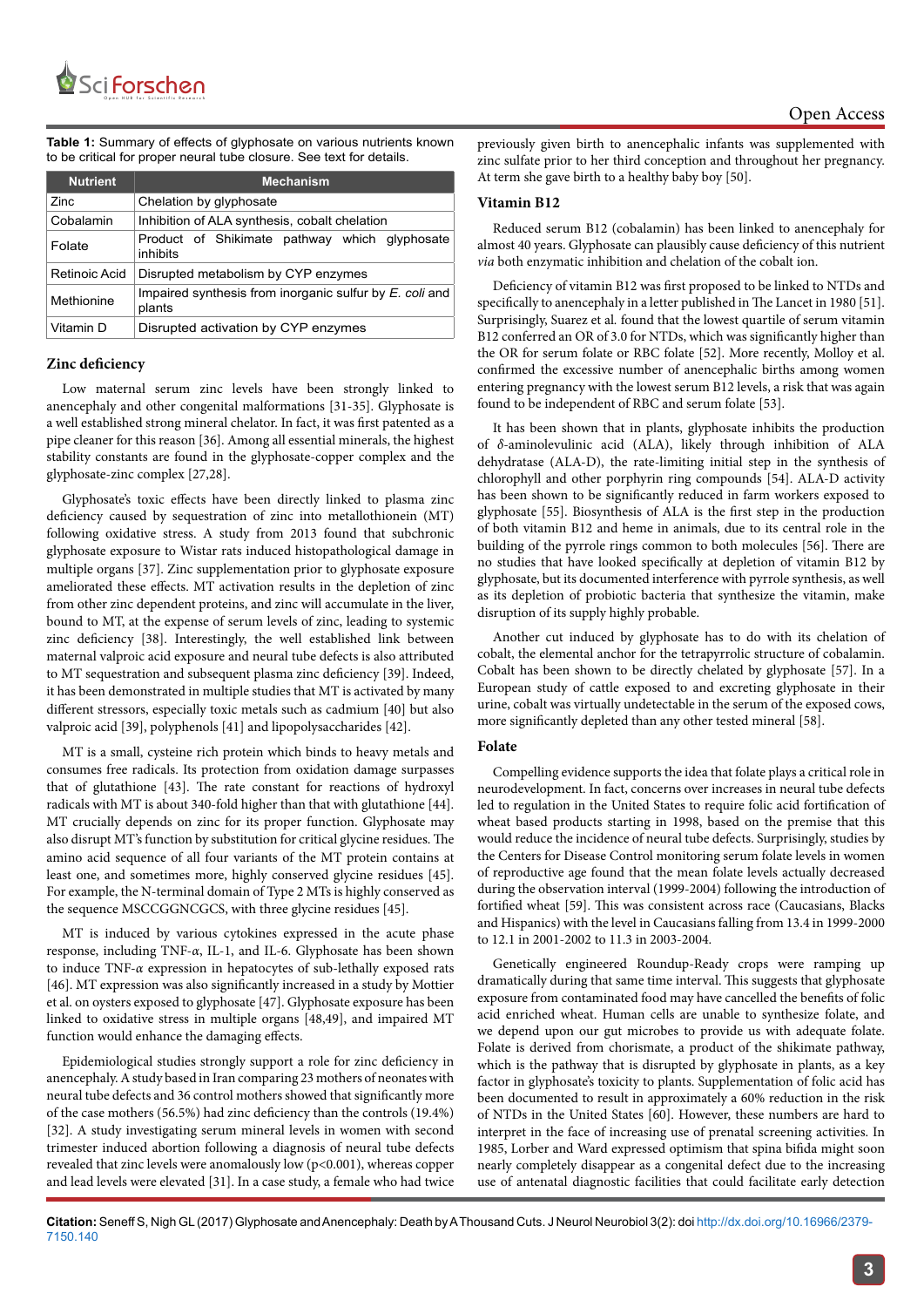

followed by elective abortion [61]. Since then, such diagnostic tools have been widely used among the industrialized nations, complicating the picture with respect to monitoring rates of anencephaly over time.

There is not universal consensus about the mechanism by which folic acid prevents NTDs [62], although evidence supports an important role for improved methylation capacity. The decline in anencephaly since mandatory folic acid fortification of food in the US has been less dramatic than the decline in spina bifida (31% decline for spina bifida *vs* 16% for anencephaly), but this still suggests that folate has a direct role to play [63].

Glyphosate's herbicidal action is due, at least in part, to its inhibition of the shikimate pathway [64,65], which is active in plants and bacteria, but does not exist in animals [66]. However, both *Lactobacillus plantarum*  and several species of *Bifidobacterium*, important species in the human microbiome, have been shown to biosynthesize folate. A probiotic formulation of folate producing *Bifidobacteria* resulted in an increased folate level in the serum of rats [67]. A human trial of the same supplement raised folate levels in the feces. Glyphosate's inhibition of the shikimate pathway will reduce the amount these bacteria can contribute to maternal serum folate. Furthermore, a study on the poultry gut microbiome showed that *Bifidobacteria* and *Lactobacillus* species were especially susceptible to glyphosate toxicity [68].

#### **Retinoic acid**

The teratogenic activity of retinoic acid (RA) was first described in 1967. In that experimental report, only one rat out of 19 whose mothers were fed 5 mg RA daily for 9-11 gestational days was born live. This rat had anencephaly as well as cleft palate [69]. Since that time a great deal has been discovered about the role of RA in both normal embryonic development and in its contribution to congenital defects. Important in this regard is that embryonic RA levels are tightly controlled through both synthesizing and degrading enzyme activity, thus establishing RA gradients within the embryo that regulate many aspects of the developmental process [70].

Glyphosate directly enhances the effects of RA, and exposure to glyphosate during embryogenesis leads to teratogenic effects specifically through its impact on RA signaling. These effects include microcephaly, holoprosencephaly (failure of the brain to develop into hemispheres), and cebocephaly (failure of the nose to fully develop) [19]. Glyphosate's impact on CYP enzymes in the liver that degrade RA [71] could lead to accumulation of RA in exposed mothers, disrupting embryonic fine tuned timing control and adding insult to the injury of enhanced RA signaling activity just mentioned. Exogenous retinoic acid can induce both anterior (anencephaly, exencephaly) and posterior (spina bifida) neural tube defects depending on the developmental stage of treatment [72]. A CYP enzyme, mP450RAI, catabolizes retinoic acid, and it was found to be abundant in retinoid poor regions of the caudal embryo. It is induced by retinoic acid treatment *in vivo*, and this suggests that it serves to tightly regulate retinoic acid levels during development. It is well established that glyphosate inhibits CYP activity in the liver [20,71].

We are unaware of studies that have examined serum RA levels during the first trimester in women giving birth to anencephalic children, but we believe that future studies of anencephaly should include this measurement in order to confirm or refute its potential role.

#### **Methionine**

Folate is but one of many factors controlling methylation capacity. More generally, the larger metabolic issue of methylation pathways looms large in impairments in neural tube closure [73]. In addition to disrupting folate synthesis, glyphosate also causes a deficiency in methionine, which has been shown to be essential for neural tube closure in *in vitro* studies. A study by Coelho and Klein examined neural tube closure of rat embryos cultured on cow serum with and without methionine supplementation [74]. Without methionine, the neural tube still fused, but failed to close because the tips of the neural folds failed to turn in. It appears that this step requires methylated amino acids in embryonic neural tube proteins, which fail to form in the absence of methionine.

Human cells are unable to synthesize methionine from inorganic sulfate, so we depend on our gut microbes and diet to supply methionine. A study on carrot cell lines revealed deficiencies in methionine as well as the aromatic amino acids upon exposure to glyphosate [75]. Glyphosate suppressed multiple enzymes involved in the assimilation of inorganic sulfate into methionine in *Escherichia coli* [76]. Methionine is essential for the supply of methyl groups in the methylation pathway, and impaired methylation, associated with folate deficiency, has strong links to impaired neural tube closure and anencephaly [77].

#### **Vitamin D**

Vitamin D deficiency has become a world-wide problem in the past two decades, in step with the increased use of glyphosate on core crops [78-80]. Vitamin D is activated to  $25(OH)D<sub>3</sub>$  in the liver by liver CYP enzymes. Glyphosate has been shown to suppress liver CYP enzyme activity [20], and this can be predicted to induce a deficiency in vitamin D through impaired activation.

A study on mice published in 2015 showed that vitamin D supplements could completely prevent neural tube defects induced through exposure to lipopolysaccharides (LPS) [81]. Dams exposed during gestational days 8-12 produced litters where one in four of the fetuses suffered from neural tube defects. Those dams exposed with equal amounts of LPS but also supplemented with vitamin D produced litters that were completely free of neural tube defects. Vitamin D was shown to significantly reduce inflammation in the placenta and also promoted folate uptake by the placenta.

#### **Metabolic Disorders**

In this section, we describe multiple ways in which glyphosate can be expected to interfere with metabolic processes important to neurodevelopment. Throughout, we focus on the idea of glyphosate substitution for glycine in critical proteins and expected consequences. We demonstrate, where available, evidence from the research literature of developmental impairments induced by glyphosate that support the hypothesis of substitution for glycine as a pathological mechanism. In preparation, a brief summary of several proteins known to have highly conserved glycine residues that are essential for their function and the expected consequences of glyphosate substitution are summarized in table 2.

#### **Diabetes**

**Diabetes, Anencephaly and Glyphosate:** Swanson et al. found a very strong correlation between the rise in diabetes incidence and the rise in the use of glyphosate on core crops over the past two decades in the United States [12]. Samsel and Seneff (2016)) [8] discussed a mechanism for glyphosate to cause type II diabetes, based on substitution for essential glycines in the insulin receptor. The insulin receptor contains at least 8 repeats of a highly conserved glycine centered motif [82] that is essential for transport to the plasma membrane [83].

The correlation between congenital defects and maternal diabetes has been noted for nearly 50 years [84], and the more specific link between maternal hyperglycemia and NTDs was established by Reece et al. in 1985 [85]. Subsequent studies have confirmed and extended this association to encompass obesity as well [86,87]. The causal relationship between obesity and NTDs is not yet fully established, but hyperinsulinemia likely plays a role [88]. Ray et al. found the risk of NTDs during fetal development to be greater than 4 times higher in obese women who reported the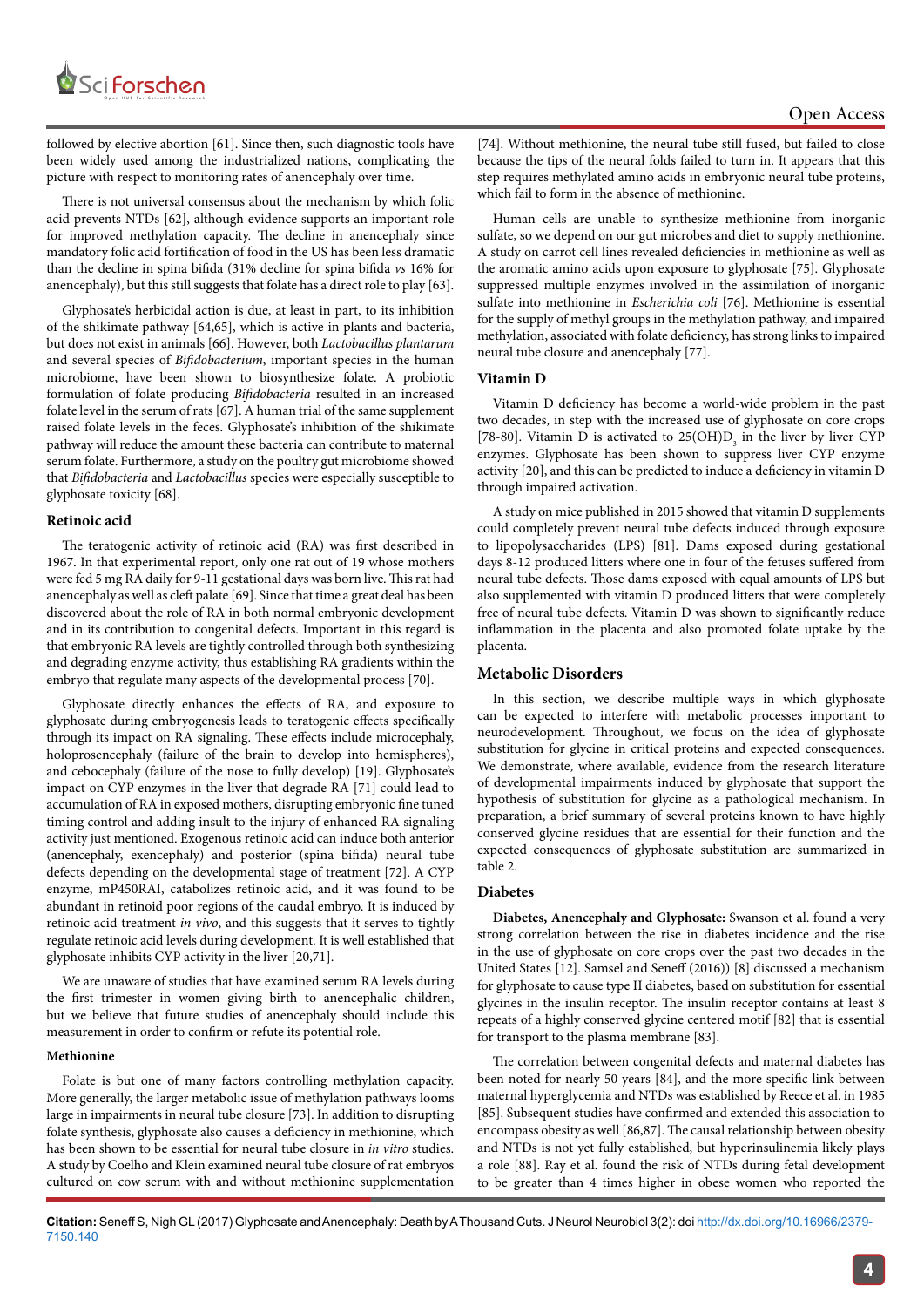

**Table 2:** Various proteins with highly conserved glycines whose substitution by glyphosate would disrupt protein function leading to neurodevelopmental disorders. Associated references are provided. See text for details.

| <b>Protein</b>       | <b>Conserved G</b>  | <b>Effect of glycine substitution</b>                   |
|----------------------|---------------------|---------------------------------------------------------|
| Insulin receptor     | G-centered motif    | Impaired membrane transport, diabetes [82]              |
| Folate receptor      | G <sub>137</sub>    | Impaired folate binding [138]                           |
| LDL receptor         | G34                 | Fetal DHEA-sulfate deficiency [140]                     |
| CDK <sub>1</sub>     | <b>GEGTYG motif</b> | Cell cycle delay; inhibited mitosis [152]               |
| Kinases              | GxGxxG              | Enhanced activity; impaired timing in development [158] |
| Tyrosine phosphatase | G <sub>127</sub>    | Apoptosis in brain and spinal cord [157]                |
| ACTH                 | Terminal glycine    | Impaired activation [181]                               |
| Metallothionein      | MSCCGGNCGCS motif   | Impaired antioxidant capacity [45]                      |
| Serine protease      | G <sub>193</sub>    | Impaired neural tube closure [126]                      |
| Myosin               | G699                | Holoprosencephaly; Impaired folate uptake [121]         |

highest dietary intake of high glycemic index foods prior to gestation. Interestingly, this risk was independent of diabetes and of folic acid supplementation [89]. In a similar study, Yazdy et al. found that a high glycemic index diet and high glycemic load diet led to a 50% and 80% increased risk of NTDs, respectively [90]. Over the past two decades most studies and reviews of this topic have confirmed the strong relationship between hyperglycemia and NTDs in *in vitro* [85], animal [91,92], and human studies [93]. Pregestational diabetes has also been repeatedly shown to be a significant risk for NTDs either independently [94,95], or in conjunction with obesity [96]. This correlation is found in a majority, but not all studies [97].

It is well established that hyperglycemia induces a state of elevated oxidative stress and related oxidative damage in many tissues throughout the body [98,99]. The nervous system is particularly susceptible to such damage [100-102]. With respect to NTDs in particular, it has been proposed that the increased oxidant load results in differential gene expression in the developing embryo. For example, in an investigation on diabetic mice, Phelan et al. discovered that NTDs were the result of suppression of the Pax-3 gene, which is essential for neural tube closure [103]. Chang et al. confirmed this and linked Pax-3 suppression directly to oxidative stress induced through depletion of embryonic glutathione [104]. This same embryonic suppression of Pax-3 due to maternal diabetes has been confirmed in at least 3 other studies [105-107].

**S100***β***, iNOS and Gestational Diabetes:** A study involving 40 patients who were poisoned by either glyphosate (23 patients) or glufosinate (17 patients) revealed a correlation between serum levels of S100*β* and neurological symptoms [108]. The difference in serum levels between patients with altered consciousness and seizures and patients not experiencing these symptoms was highly significant (p*<*0.001).

S100*β* is an acidic calcium-binding protein that regulates several cellular functions, including cell growth, contraction and intracellular signal transduction. S100 protein is elevated in the amniotic fluid of anencephalic fetuses [109,110], likely due to overexpression in the pituitary gland [111]. Serum levels of S100*β* were significantly higher in fetuses with neural tube defects (2.71 *µ*g/L) compared to controls (0.98 *µ*g/L) [112].

High levels of S100*β* result in a potent induction of inducible nitric oxide synthase (iNOS) activity in astrocytes [113]. Genetic studies have revealed that genetic variants in all three isoforms of NOS are implicated in neural tube defects, both independently and through interactions with MTHFR variants [114]. Nitric oxide plays an important role during neural tube development in regulating the balance between cell cycle progression and cell death [115].

One likely mechanism by which maternal gestational diabetes increases the risk of NTDs is through increased expression of iNOS. iNOS levels are elevated in embryos of diabetic mice. A remarkable study on mice with streptozotocin-induced diabetes showed that an iNOS inhibitor was able to significantly reduce the incidence of neural tube defects in offspring [116]. It specifically prevented apoptosis in the head region of fetuses, indicating that iNOS is involved in diabetes-related congenital malformations. Further confirmation came from the observation that diabetic iNOS-/-mice produced no fetuses with NTDs. Increased iNOS activity during organogenesis is likely a major factor in the pathogenesis of diabetes-induced malformations.

#### **Methionine Deficiency and Impaired Myosin Function**

The importance of cytoskeletal proteins in cell morphology and particularly in neural tube closure is well established. An *in vitro* study on rat embryos demonstrated that, without methionine supplementation, the neural tube failed to close, and the effect was thought to be due to impaired microfilament contraction [74]. A reduction in microfilament associated methylated amino acids in the embryonic neural tube proteins supported this hypothesis. More specifically, levels of dimethylarginine and 30-methylhistidine are reduced in embryos cultured in methionine deficient medium [74]. Actin and *α*-tubulin, important proteins in the cytoskeletal microfilaments, have been shown specifically to become methylated during neural tube development, and methionine deficiency led to their failure to migrate to the basal cytoplasmic locale in developing neurons [117].

Myosin impairment may also be a factor in defective neural tube closure. Cytoskeletal myosin II complexes are molecular motors that can both bind to and cross link actin filaments into higher order structures. They also translate chemical energy into force production inside the cell by coupling ATP hydrolysis to movement along an actin filament [118,119]. Myosin IIB is required for the morphogenetic movements that drive neural tube closure in Xenopus [120]. Defects in the cell shape and in cortical actin cytoskeletal integrity associated with depleted myosin IIB during neural convergent extension are consistent with reduced cortical tension and altered biomechanical properties.

E. Kinose et al. (1996) [121] devised a set of elegant experiments involving substitution of alanine for an essential G699 residue in myosin to demonstrate the essential role that this residue plays in myosin contractive strength. Alanine substitution reduced its contractile strength to only 1% of the normal capacity. It can be anticipated that glyphosate substitution for this essential glycine residue would have an even more drastic effect, given its bulkier size and negative charge.

#### **Trypsin and Serine Proteases**

If glyphosate can substitute for glycine during protein synthesis, there are few areas in which this would cut more deeply than within the serine protease trypsin. Trypsin is produced in the pancreas initially as an inactive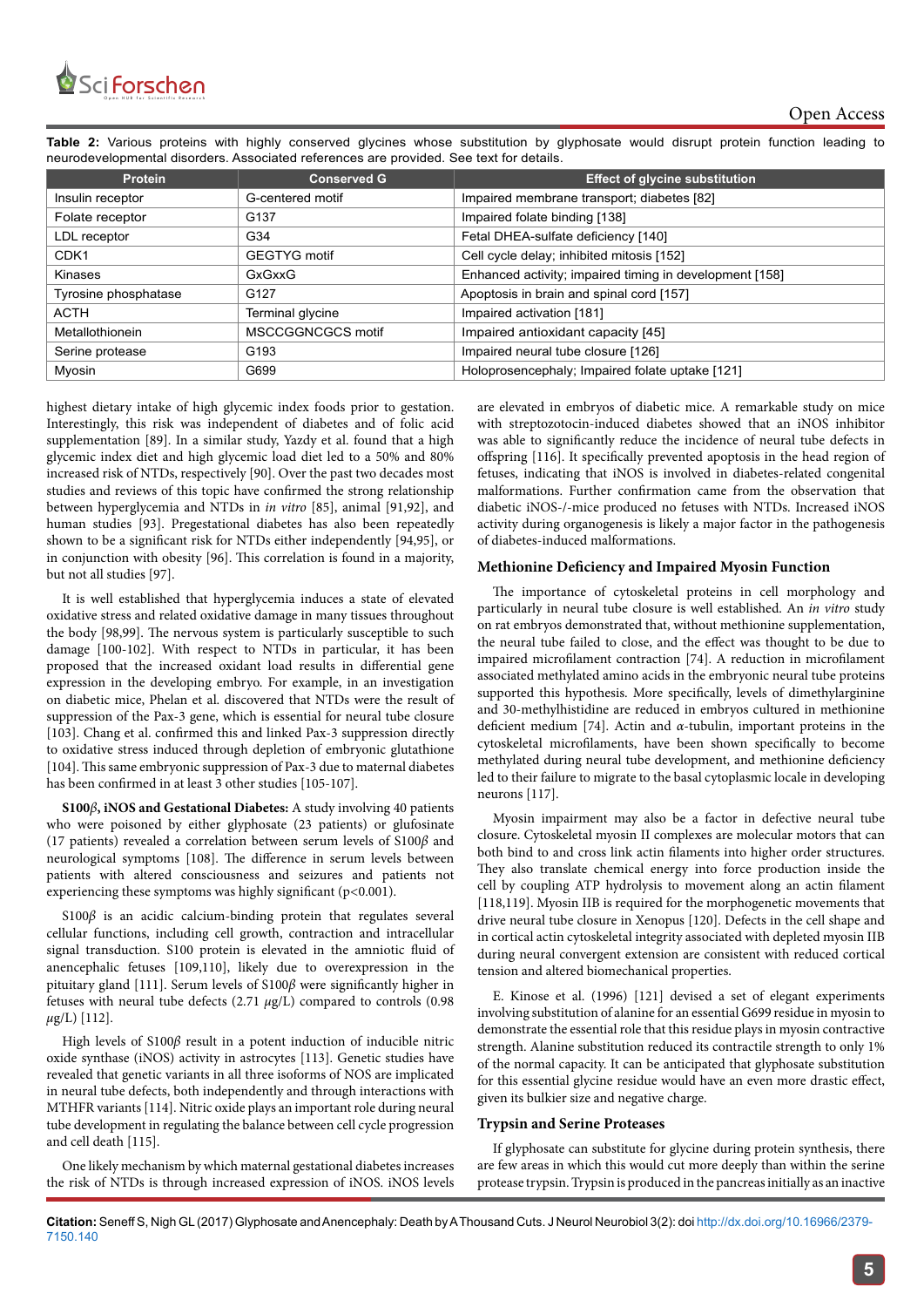

#### Open Access

proenzyme. Its activation is a 3-step process. The first two happen within the acinar cells of the pancreas, where methionine and a transport protein are cleaved off within the endoplasmic reticulum [122]. As this modified trypsinogen enters the lumen of the duodenum, duodenal epithelial cells begin secreting enteropeptidase, which hydrolyses a leucine-isoleucine bond, allowing the inactive trypsinogen to swing its 4 polypeptide stretches that make up its activation domain into their more compact and markedly less flexible configuration necessary for enzyme function [123]. Prior to this hydrolysis, the arms of the activation domain have a great degree of flexibility, with a high degree of uncertainty regarding the position of its atoms. Strikingly, trypsin's activation domain contains 4 crucial glycine rich subdomains: N-terminus to Gly 19, Gly 142 to Pro 152, Gly 184 to Gly 193, and Gly 216 to Asn 223 [124].

Gombos et al. studied these glycine 'hinges' in more detail. It was found that, when these hinge glycines are substituted with alanine, the resulting "activated" enzyme retained proenzyme features and lost its proteolytic capacity to varying degrees, depending on the location of that substitution [125]. Utilizing 3 different assay methods, Samsel and Seneff reported that purified trypsin, upon dissociation, had been found to contain radiolabeled glyphosate to a concentration of 62 ppb [9] strongly suggesting that glyphosate is substituting for at least some of these glycine residues.

If the compromised trypsin activity were to only impact the digestive process, that would be concerning enough. But the cut of glyphosate runs much deeper. Schmidt et al. demonstrated that substitution of the highly conserved glycine residue common to trypsin and virtually all serine proteases results in a dramatic reduction of enzyme function [126]. Trypsin is produced by the fetal pancreas as early as week 16-18 [127]. Given the lack of need for digestive enzymes on the part of the fetus, this might seem peculiar. However, in the past two decades the role of a whole class of serine proteases in fetal development has been uncovered. In 2010, Camerer et al. [128] reported an unexpected role for serine proteases in the closure of the neural tube. The activation of two protease activated receptors, PAR-1 and PAR-2, was required for normal development and complete closure of the neural tube.

These proteases are anchored in the membrane of the developing ectoderm. Knockout of PAR-1 and PAR-2 in mice results in complete failure of neural tube closure [128]. Serine proteases are integral to the embryonic and fetal developmental process. Additional roles for these membrane-bound serine proteases are reviewed by Szabo [129].

Legge and Potter found that fetal trypsin production in anencephalic pregnancies was significantly less than in normal pregnancies. Of all other assessed abnormal pregnancy types, including spina bifida, only Trisomy 21 achieved statistical significance in this respect [130]. This suggests that reduced trypsin activity, whether *via* reduced amount or by reduced activity resulting from glyphosate interference, could contribute to anencephaly.

#### **Homocysteine Thiolactone**

It has been challenging to determine exactly how folic acid deficiency leads to neural tube defects. However, a growing body of literature supports the hypothesis that the key factor disrupting neural tube development is excessive exposure to homocysteine and homocysteine thiolactone [131-133]. At pathological concentrations, homocysteine induces iNOS expression in macrophages, which results in nuclear factor kappa light chain enhancer of activated B cells (NF-*κ*B) activation [134]. NF-*κ*B plays essential and complex roles in neurogenesis [135], and it can be expected that overactivation would induce pathological consequences.

Folate depletion leads to homocysteine accumulation because folate is a cofactor in the synthesis of methionine from homocysteine. In a study conducted on 103 cases of women with NTD affected pregnancies compared to 139 controls, it was observed that elevated homocysteine levels increased the odds ratio for NTDs, regardless of whether folate or B12 was deficient [132]. When methionine is deficient, there is a danger that homocysteine will erroneously substitute for methionine during protein synthesis. An error editing reaction, catalyzed by methionyl tRNA synthetase, prevents incorporation of homocysteine into tRNA and subsequently into the synthesized protein, by converting it to homocysteine thiolactone [136]. Hence, homocysteine thiolactone accumulates under conditions of methionine deficiency.

A study involving avian embryos demonstrated that both homocysteine and homocysteine thiolactone exposure led to neural tube defects [131]. Specifically, 200 mM D,L-homocysteine or 100 mM L-homocysteine thiolactone during the first three days of embryonic development resulted in neural tube defects in 27% of the embryos. Defective development of the heart and ventral wall were also observed. Folate supplementation greatly suppressed the levels of serum homocysteine and prevented the teratogenic effects.

It was proposed by Denny et al*.* that a possible mechanism by which homocysteine thiolactone might disrupt neural tube development is through post-translational modification *via* "homocysteinylation" of lysine and/or cysteine residues in the folate receptor [137]. Such homocysteinylation leads to the production of auto-antibodies to the protein and subsequent pathology. It is also possible that glyphosate can cause autoantibodies to the folate receptor as well as receptor dysfunction through substitution for the glycine residue, G137, which is a highly conserved residue at the site of folate binding [138].

Homocysteine acts as an N-methyl-D-aspartate (NMDA) receptor antagonist, and this is also a means by which it could disrupt neural tube closure [133]. Glycine and other glycine site agonists such as D-cycloserine were able to suppress the effects of homocysteine, with glycine itself being most effective at reducing defects (P*<*0.001). Glyphosate, through its suppression of methionine synthesis and folate synthesis by gut microbes, can be expected to induce a state of hyperhomocysteinemia which would lead to impaired neural tube closure. In another cut, glyphosate, as a glycine mimetic, may also disrupt glycine signaling directly by interfering with glycine binding to the receptor.

#### **LDL Receptors and Megalin**

LDL receptors (LDLR), expressed on the cellular plasma membrane, mediate the endocytic uptake of LDL by hepatocytes and other epithelial cells. Genetic defects in the LDLR pathway lead to familial hypercholesterolemia [139]. In order to remove LDL from plasma, the receptors must be located in a polarized fashion at the hepatocyte sinusoidal surface. A genetic mutation involving a substitution of aspartic acid for a critical glycine 34 residue within the cytoplasmic tail domain of the LDL receptor, commonly found in the Finnish population, is associated with familial hypercholesterolemia [140]. This glycine residue appears to be essential for polarized targeting of the receptor to the basolateral membrane, and it underlies the metabolic abnormality resulting in reduced liver LDL clearance *in vivo*. Remarkably, substitution of aspartic acid for glycine effectively reverses the polarity of the LDLR, causing it to be mistargeted to the apical surface rather than the basolateral surface, and thus preventing it from functioning in its normal role to endocytose LDL particles. Glyphosate substitution for this critical glycine would also be severely disruptive.

Low density lipoprotein receptor related protein 2 (LRP2), also known as megalin, is highly expressed in the proximal renal tubules, where it likely is involved in LDL endocytosis [141]. Intriguingly, myosin, assisted by the protein Disabled-2, is critically involved in the endocytic process of megalin in proximal renal tubules [142]. We have already described how myosin is severely disabled when glycine residue 699 is displaced.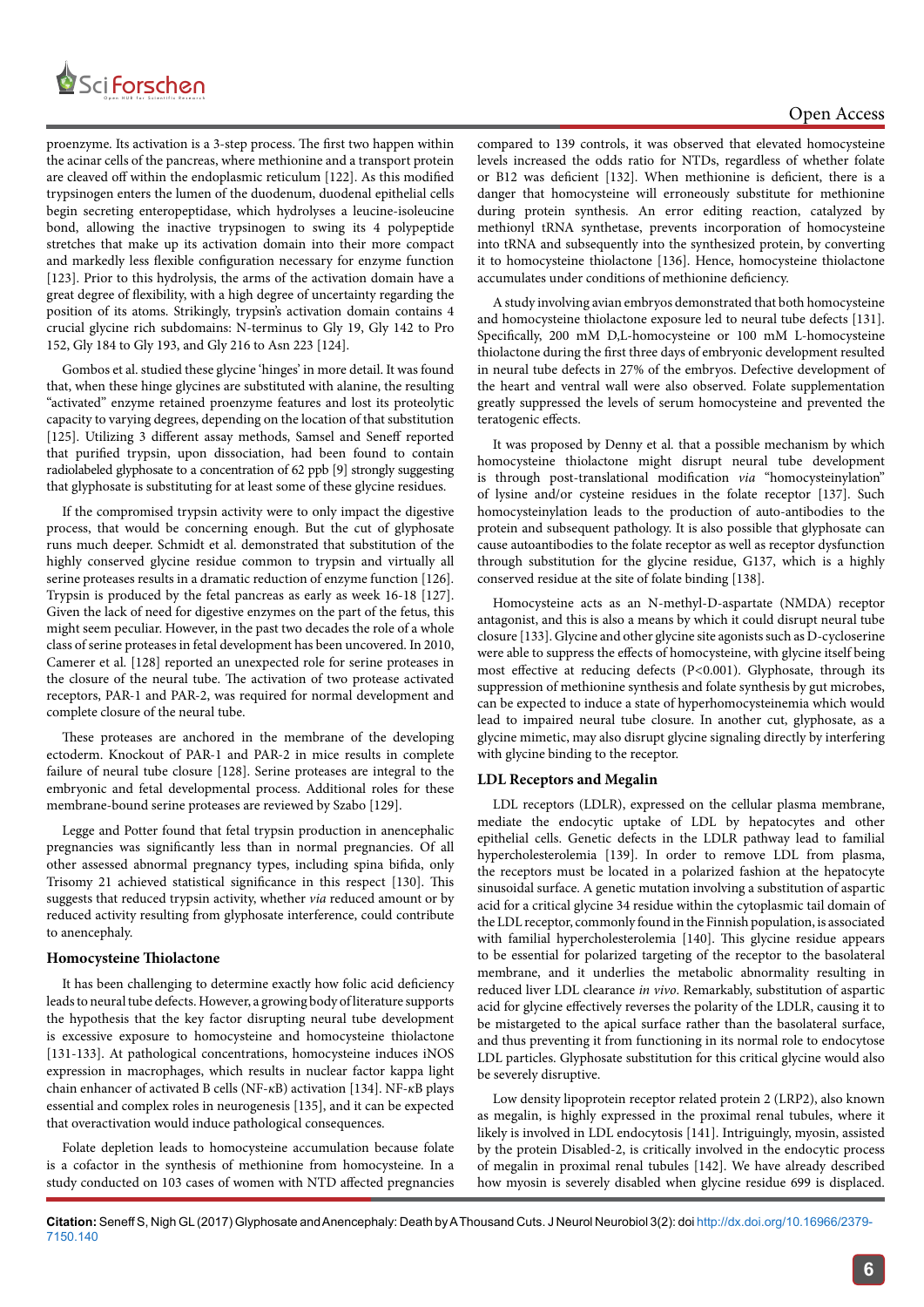

Defective endocytosis of LDL cholesterol due to glyphosate exposure may be a factor in the severe kidney disease that agricultural workers in Sri Lanka and in the sugar cane fields of Central America are experiencing [143]. This disease affects specifically the proximal tubules.

Myosin is highly expressed in the neural crest during neural tube folding, and likely plays a similar role there as well. Megalin is also expressed in the neuroepithelium of the early embryo, and its absence in knockout mice results in holoprosencephaly, where the forebrain fails to develop into two hemispheres [144]. Such a defect usually results in fetal death. Thus, defective myosin due to glyphosate substitution for G699 can be expected to cut like a knife and lead to failed endocytosis of cholesterol, resulting in defects in neural tube development.

Megalin deficiency in mice leads to loss of cobalamin through failed renal reabsorption [145], and megalin is also essential for the uptake of folate both into kidney proximal tubules and into the neuroepithelium of the developing embryo [146]. In fact, megalin appears to present the main uptake pathway for folate in the neural tube. Furthermore, LRP2 mediates the uptake of many hormones and vitamins bound to their carrier proteins, including vitamin D, retinol, and sex hormones.

#### **Disruption of Kinases and Phosphatases**

Neural tube closure requires well choreographed shaping and folding of the neural plate and subsequent midline fusion. This is accomplished through tight spatiotemporal regulation, leading to exquisite timing of cell division, differentiation and morphogenetic movement [147]. An imbalance in the mechanical forces and/or the timing of proliferation and differentiation can both lead to failure, with catastrophic effects.

A critical component of successful morphogenetic cell shape changes is the ability to synchronize the arrest of the cell cycle by stalling the cycle in the G2 phase, which is mediated through the actions of threonine/serine kinases such as cyclin dependent kinase 1 (CDK1) [148,149]. Activation of CDK1 is necessary to trigger entry into mitosis and a commitment to further cell division. CDK1 is a 34-kDa proline directed serine/threonine protein kinase [150], and its activation depends in part on threonine phosphorylation by a CDK activating kinase (CAK). Various so called Weel family kinases phosphorylate CDK1 on a tyrosine reside (Y15) as well as on the adjacent threonine residue (T14) to inactivate the protein. Thus, both activation and inactivation depend on functional protein kinases. Once activated, CDK1 catalyzes the phosphorylation of hundreds of different substrates at a site matching a S/TPx(x)R/K motif.

A study by Coullery et al*.* in 2015 demonstrated that glyphosate causes irreversible abnormal growth and delayed development in neuronal cells taken from embryonic rats [151]. Sublethal exposure levels of glyphosate led to pathological changes in neurons including a delay in differentiation, shorter and unbranched axons and less complex dendritic branching. These authors identified downregulated Ca<sup>+2</sup>/calmodulin dependent protein kinase II (CaMKII) activity as a mechanism by which glyphosate caused this pathology. CaMKII is normally inactivated through phosphorylation of a serine-26 residue within the sequence, LGKGAFSVV. Serine phosphorylation introduces a negative charge in the vicinity that interferes with ATP binding.

A study by Samsel and Seneff [8] argued that glyphosate substitution for one of the nearby glycines might be expected to also inhibit ATP binding through the introduction of negative charge. A similar phenomenon can be predicted to lead to inhibition of CDK1, and, in fact, the argument is even more compelling in this case because the tyrosine/threonine pair that are phosphorylated to inactivate the enzyme are couched between two highly conserved glycine residues, with the conserved motif GEGTYG [152].

A study from 2004 on glyphosate's effects on cell cycle regulation in zebrafish is consistent with the idea that glyphosate suppresses the activity of CDK1 [153]. These authors studied the effects of various glyphosate based formulations on the first cell division of sea urchin embryos, a recognized model for cell cycle studies. They found that all formulations, at low concentrations, caused a delay in the first cell cycle, and, in some cases, even complete inhibition of mitosis. They identified disruption of the CDK1/ cyclin B complex as the key toxic effect. They noted that the concentrations typically used in agriculture are 500 to 4000 times higher than the threshold adverse concentration towards the cell, and suggested that this effect would be expected to increase cancer risk in exposed agricultural workers. This conclusion is supported by studies showing increased risk to cancer among agricultural workers exposed to glyphosate [154]. It seems to us that it could also contribute to the increased risk to neural tube defects among offspring of pesticide applicators, particularly females [17].

Protein kinase phosphatases remove phosphates from proteins, often resulting in inactivation. A calmodulin dependent protein kinase phosphatase is indispensible for normal embryogenesis in zebrafish [155,156]. Knockout of this phosphatase leads to significant morphological abnormalities resulting in a number of apoptotic cells in the brain and spinal cord of the abnormal embryos. Substitution of proline or alanine for the conserved G127 residue in tyrosine phosphatase resulted in a 400 fold decrease in catalytic activity [157]. On the other hand, glyphosate substitution for critical glycines in a specific glycine-rich loop motif in kinases would be predicted to increase their expression [8]. The result would be systemic hyperphosphorylation, disrupting the timing of neuronal development. Protein kinases have a highly conserved glycine rich loop (GXGXXG) [158] which, according to modeling, forms an elbow around the nucleotide [159]. The second glycine, G48, is conserved in 99% of protein kinases. Its replacement by a negatively charged residue produces mutants that exhibit faster release of ADP from the ATP pocket, resulting in increased activity. Glyphosate substitution can be expected to do the same, according to basic biophysical principles.

Thus, if glyphosate can erroneously substitute for glycine during protein synthesis, it can be predicted to have devastating and unpredictable consequences to both kinases and phosphatases, disrupting the delicate balancing act that orchestrates the complex timing and sequencing of neural tube closure events.

#### **DNA Damage and Micronucleus Formation**

Children with neural tube defects show significant DNA damage in blood comet assays compared to controls. A study from 2012 showed that severe cases of NTDs like anencephaly and meningomyelocele had an increased percentage of DNA damaged cells compared to less severe cases such as spina bifida [160].

During the process of mitosis, if a chromosome does not appropriately attach to the mitotic spindle, it can be left behind as a "micronucleus." The number of such micronuclei in polychromatic erythrocytes can serve as an indicator of mitotic checkpoint failure and cell cycle arrest [161]. An overabundance of micronuclei is a sign of genotoxic events and chromosomal instability. The micronucleus test is recognized as one of the most inexpensive, reliable and convenient assays for genotoxic carcinogens. The antiestrogen tamoxifen and the DNA damaging drug cisplatin induce cell-cycle arrest and micronucleus formation in breast cancer cells [162]. Some tri- and tetra-chlorobiphenyls (PCBs) have also been shown to induce both micronuclei and cell cycle arrest in various mammalian cell lines [163].

Glyphosate has been shown to induce DNA damage in fish erythrocytes at extremely low doses (parts per billion) [164]. Several studies have demonstrated that glyphosate exposure induces increased micronucleus formation in various species [165-167]. A meta-analysis combining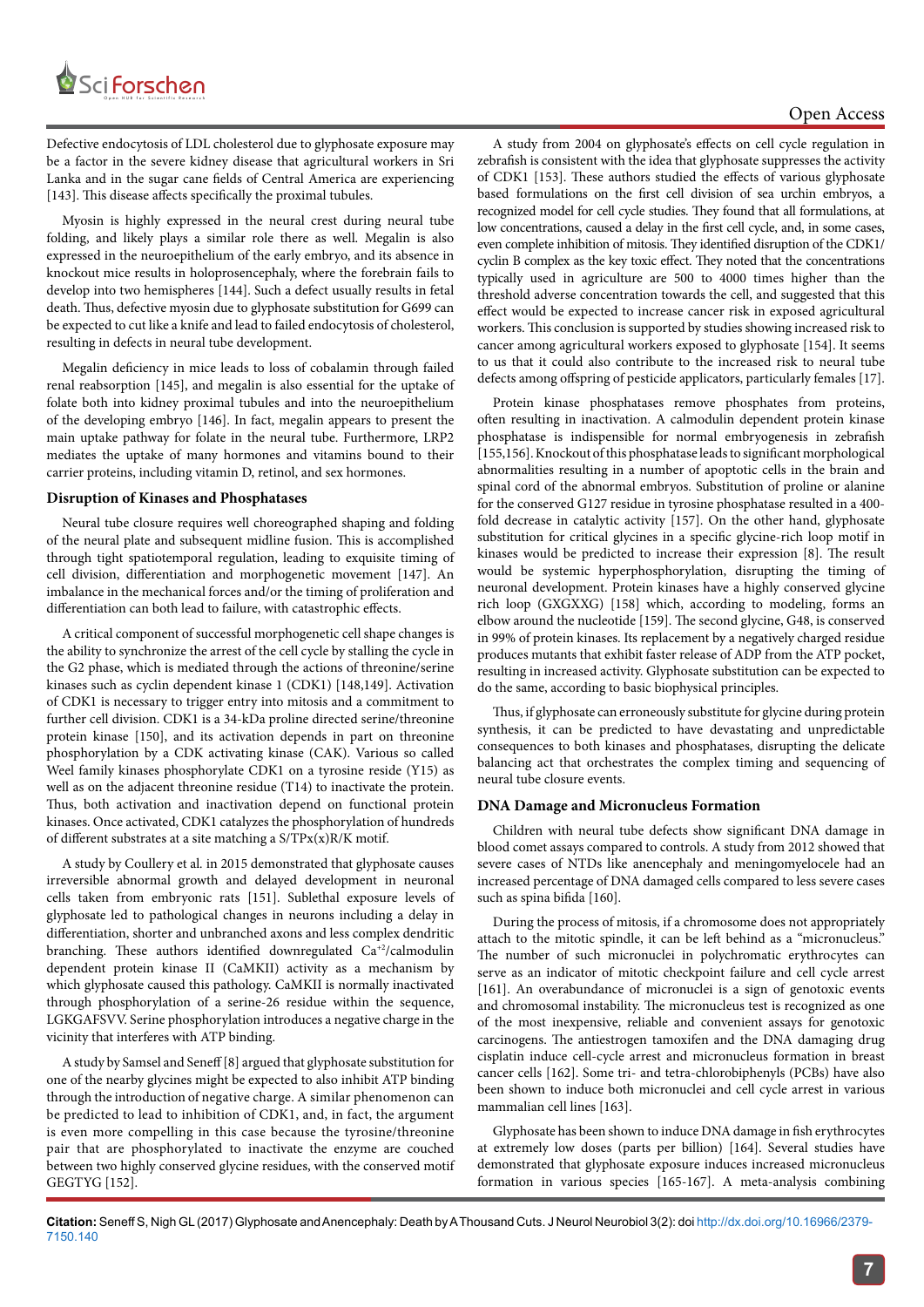

81 experiments specifically assessing micronucleus frequency in cells exposed to glyphosate established with high statistical significance that glyphosate causes micronucleus formation [168]. The studies involved multiple species, including mice, fish, alligators, amphibians, and onion. Roundup and other formulations were found to cause micronucleus formation at lower glyphosate exposure levels than glyphosate alone.

Glyphosate can also be expected to induce micronucleus formation indirectly through its effects on homocysteine and retinoic acid, as discussed previously. Both of these are linked to DNA damage and excessive micronucleus formation [169,170].

#### **Disrupted Fetal Development**

In this section, we review the pathologies associated with the intrauterine development of the anencephalic fetus, including a defective hormonal system and placental stress, and we discuss how glyphosate could play a role in these pathologies. Figure 1 schematizes the disrupted hormonal pathways that lead to underdevelopment of the fetal brain in anencephaly.

#### **Pituitary and Adrenal Glands**

Normal fetal development is critically dependent upon both the maternal and fetal hypothalamus pituitary adrenal (HPA) axis. While the fetus produces a limited amount of ACTH starting in week 12 of development, most circulating fetal ACTH originates from the placenta, which produces both ACTH and corticotropin releasing hormone (CRH) [171]. ACTH stimulates the development and hypertrophy of cells within the fetal adrenal zone [172], while ACTH and CRH of both fetal and placental origin stimulate fetal adrenal cortical cells to produce the androgen DHEA-S [173]. By mid gestation, the fetal zone occupies up to 90% of the total fetal adrenal gland, and is producing 100-200 mg/day of DHEA-S [174]. At term, the fetal adrenal has grown to nearly the same size as the fetal kidney, and is producing more DHEA-S than the adult adrenal gland produces [175].

High DHEA-S production by the fetus is dependent upon a) continuous stimulation by CRH that originates in the placenta [176]; b) adequate amounts of cholesterol esters, carried predominantly as LDL particles; and c) LDL receptor number and integrity to allow for LDL's binding and delivery of the cholesterol to the cell interior. This sequence of events is described in detail in the fantastic review by Rainey *et al.* previously referenced [175]. Also, it is critical to note that development of the anencephalic phenotype is closely related to both the maternal and fetal hypothalamus pituitary adrenal (HPA) axis and the altered production of hormones therein.

While the fetus produces a limited amount of ACTH starting in week 12 of development, most ACTH in fetal circulation originates in the placenta and possibly the fetal membrane [177], which produces both ACTH and CRH [171]. Maternal pituitary ACTH likely contributes little to circulating fetal ACTH [178], so the majority impacting fetal development must come from placental origin. Begeot et al. demonstrated that, in the anencephalic fetus, lack of hypothalamic development results in significantly reduced or absent fetal CRH. This in turn leads to diminished pituitary development and subsequent reduced production of several pituitary hormones, including ACTH [179]. Fetal growth and development are critically dependent upon production of ACTH, without which the fetal adrenal gland fails to properly hypertrophy.

In the pituitary, ACTH is synthesized *via* enzymatic cleavage of a precursor molecule [180]. This involves the activity of a copper dependent enzyme to carry out alpha amidation of an extended glycine residue on the ACTH precursor [181]. In fact, ACTH is one of several signaling peptides whereby a terminal glycine of a prohormone is acted upon enzymatically to create the bioactive peptide with an alpha amide [182]. This process is so reliant upon the terminal glycine across many classes of propeptides that the names of two enzymes carrying out the process, both ubiquitous throughout the animal kingdom, reflect glycine's role in



and leading to fetal adrenal atrophy, reduced LDL receptor expression, impaired adrenal DHEA-S synthesis, and subsequent deficiency in estrogen expression in the placenta, suppressing neuronal proliferation and maturation in the brain.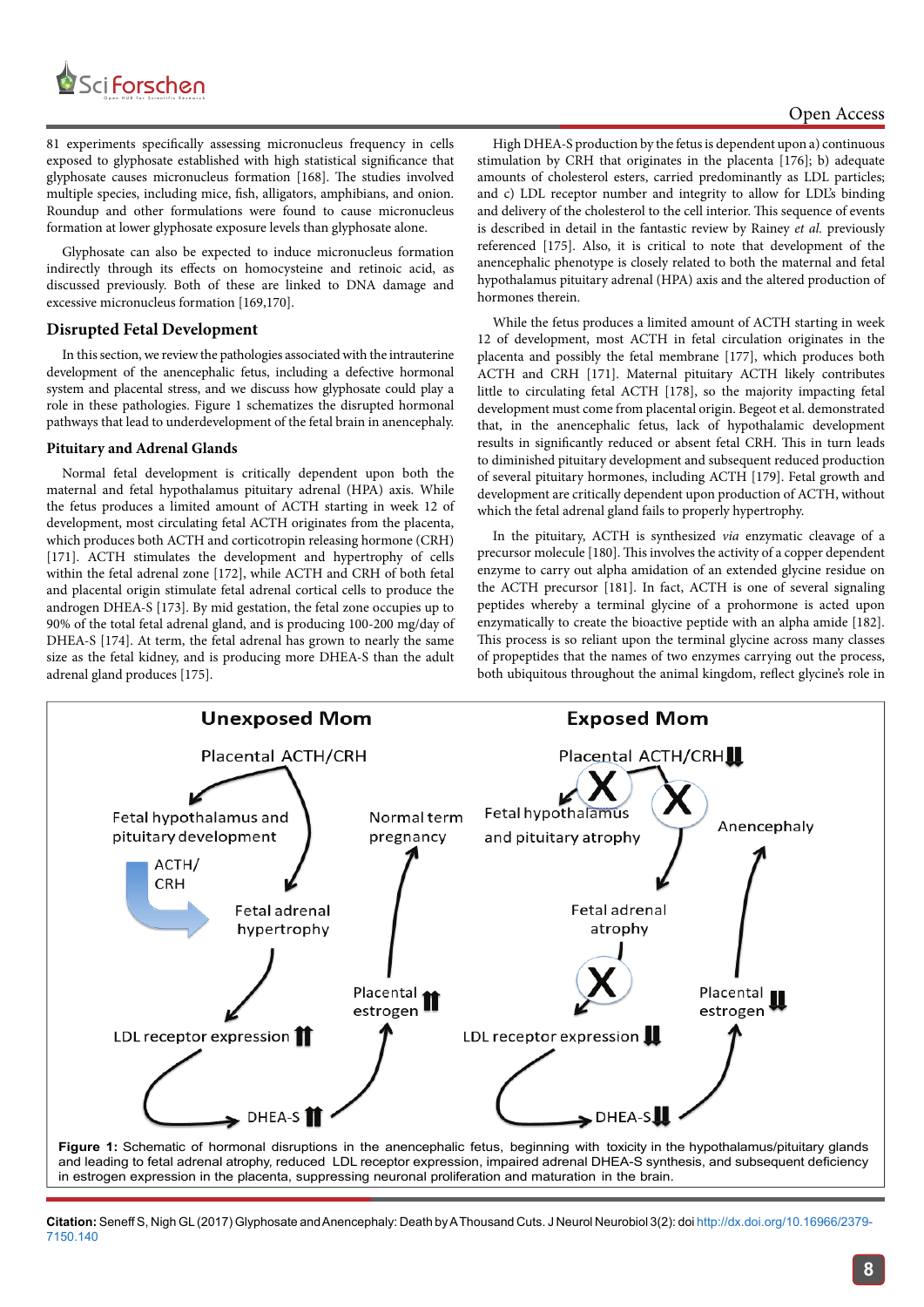

supplying the terminal amide group: peptidylglycine alpha hydroxylating monooxygenase (PHM) [183], and peptidyl-alpha-hydroxyglycine alpha-amidating lyase (PAL). Copper is an essential component of both enzymes, and both enzymes also have necessary Zn(II) and Ca(II) as structural elements [184].

Glyphosate's knife cuts here in many ways. First, copper chelation, described above, reduces the activity of all copper dependent enzymes, including those needed for fetal ACTH processing. In fact, Bousquet-Moore D, et al. [184] describes the myriad pathologies associated with low dietary copper, and notes they are almost universally associated with diminished PHM and PAL activity, indicating that depletion in the diet or via chelation reduces enzyme activity. Second, as reviewed above, glyphosate chelates Zn and it also chelates calcium [185], both essential for PHM and PAL structural integrity. The final cut by glyphosate has to do with the potential for it to substitute for the terminal glycine in these propeptides, including the ACTH precursor, potentially rendering the enzymatic activity ineffectual.

Over the course of normal fetal development, under the positive influence of glucocorticoids [186], placental CRH continues to induce fetal pituitary ACTH production [187]. Even more pronounced is the placental CRH's role in stimulating fetal DHEA-S production [173]. This fetal DHEA-S undergoes aromatization to produce estradiol, production of which increases up to 1000 times in the last weeks of gestation [188]. Estradiol plays a vital role in the maintenance of a term pregnancy [189]. The anencephalic pituitary gland is uniquely deficient in its production of ACTH, while other pituitary hormones are produced at normal levels [190]. The cause of this deficient ACTH production is likely rooted in insufficient placental CRH production, inefficient ligand binding by its fetal receptor, or both. And both are susceptible to being cut by glyphosate.

#### **Placental CRH Production**

As with each amino acid, glycine has a unique transport system at the placenta and into the amniotic sac. Across the outer microvillous membrane, glycine is actively transported *via* a Na<sup>+</sup>-coupled pump labeled System A (SA1). From there it is transported *via* System L (LAT1/LAT2) across the basement membrane into the amniotic fluid [191]. Glyphosate, likely acting as a glycine analogue [8], is taken up by the LAT1/LAT2 transport system in respiratory and gastrointestinal epithelial cells [192], and the same uptake would be expected across the amniotic membrane.

Both LAT1 and LAT2 mRNA are highly expressed in the placenta [193- 195]. A study from 2011 based in Canada found that nonpregnant, but not pregnant, women had detectable levels of glyphosate in their blood [196]. This may appear as good news, but it suggests to us that the placenta may have efficiently removed glyphosate from the blood. Proliferating cells express high levels of LAT1 because they have a high demand for amino acids [197], and this means that they will absorb a higher burden of glyphosate than non-proliferating cells.

Accumulating glyphosate would be expected to be toxic to the placental cells it contacts. Richard *et al.* found placental cells to be sensitive to the toxic effects of glyphosate and, even more so, to the full complement of glyphosate plus adjuvants found in all glyphosate based herbicides [198]. This dose dependent toxicity happened at concentrations below those found in the blood of individuals occupationally exposed. Cell atrophy and death would be expected to result in both reduced CRH production and low placental weight. The former has not been directly studied vis-a-vis anencephaly, but given that placental CRH stimulates fetal ACTH production [176], and given that fetal ACTH serum levels are significantly reduced in the anencephalic fetus [199], it is plausible that glyphosate is contributing to this reduced placental CRH production. Finally, low placental weight has been documented in anencephalic births [200].

The next cut happens with the CRH receptor. In mouse and rat models, considered representative of mammalian receptor expression, CRF-1 is the dominant receptor of the fetal pituitary [201]. Substitution of glycine residues at critical positions results in a dramatic reduction in the binding affinity between CRH and the CRF-1 receptor [202,203]. Once transported *via* the LAT1 receptor into the amniotic fluid, glyphosate could then substitute for glycine during biosynthesis of the fetal CRF-1 receptor, significantly reducing the binding activity of the CRH that is already present at a reduced level.

Once placental CRH production is reduced and/or fetal CRH stimulation is impaired, a chain of events ensues that all favor the outcome of anencephaly. The presence of ACTH doubles the LDL binding capacity of the fetal adrenal tissue [204], likely because ACTH increases the number of LDL receptors on the adrenal tissue. One study found up to a 5-fold increase in LDL binding capacity in mice and rat adrenal tissue with ACTH augmentation [205]. In this regard it is interesting to note that the LDL receptor has a triple-glycine motif that is highly conserved, and that results in a *>*10-fold decrease in LDL binding capacity when substituted, which could happen by glyphosate [206].

Increased LDL uptake results in more cholesterol esters transported into the fetal adrenal cell interior [207]. After lysosomal degradation of the LDL particle into arachidonic acid, fatty acids and free cholesterol, a long series of enzymatic steps involving the free cholesterol within the mitochondria and Golgi apparatus leads ultimately to production of DHEA-S. Fetal DHEA-S is the fuel that feeds production of placental estrogen [175].

Given that fetal ACTH levels in anencephalic pregnancies are significantly lower than normal; and given that ACTH is required for production of LDL receptors in the fetal adrenal zone; and given that LDL cholesterol is necessary for mitochondrial production of DHEA-S; then we should expect to see both low DHEA-S and elevated LDL particles in the anencephalic fetal serum. This is precisely what is found. Fetal cord blood in anencephalic pregnancies contains LDL cholesterol levels that are up to 5 times higher than in normal pregnancies, and a significant inverse correlation was found between plasma LDL and adrenal weight [208]. Likewise, fetal plasma DHEA-S levels in normal pregnancies typically climbs to over 300 *µ*g/mL, whereas in umbilical vein plasma DHEA-S, the compartment that should be highest as it delivers to the placenta, levels in anencephalic fetuses can be undetectable [209].

As early as 1969 it was reported that decreased placental sulfatase activity is correlated with the reduced anencephalic cord blood DHEA-S content [210]. Likewise in the fetus, sulfurylation is the primary mode of steroid hormone conjugation, as opposed to glucuronidation in the adult [211]. Laatikainen et al. found that the placenta relies more heavily on the supply of sulfated steroid from the fetus, including DHEA-S, than on placental production of those sulfated hormones [212]. Glyphosate's ability to interfere with sulfate production has been abundantly documented [71,80,213]. It is plausible that glyphosate exposure, interfering with sulfate conjugation, could help to explain the relatively normal level of fetal plasma DHEA, but the complete absence of fetal plasma DHEA-S [192]. The latter is needed almost exclusively for placental estrogen synthesis, making up at least 95% of that substrate pool [198].

Glyphosate's final cut in this regard has to do with its potential impact on fetal cortisol production. A study using an ACTH challenge in fish exposed to glyphosate and other agrochemicals found that glyphosate suppresses the cortisol response but exogenous ACTH can restore levels nearly to the level of controls. Given the lack of direct toxic effect on the adrenal cells, the authors hypothesize that glyphosate's action is at the level of the pituitary and/or hypothalamus [214]. Fetal cortisol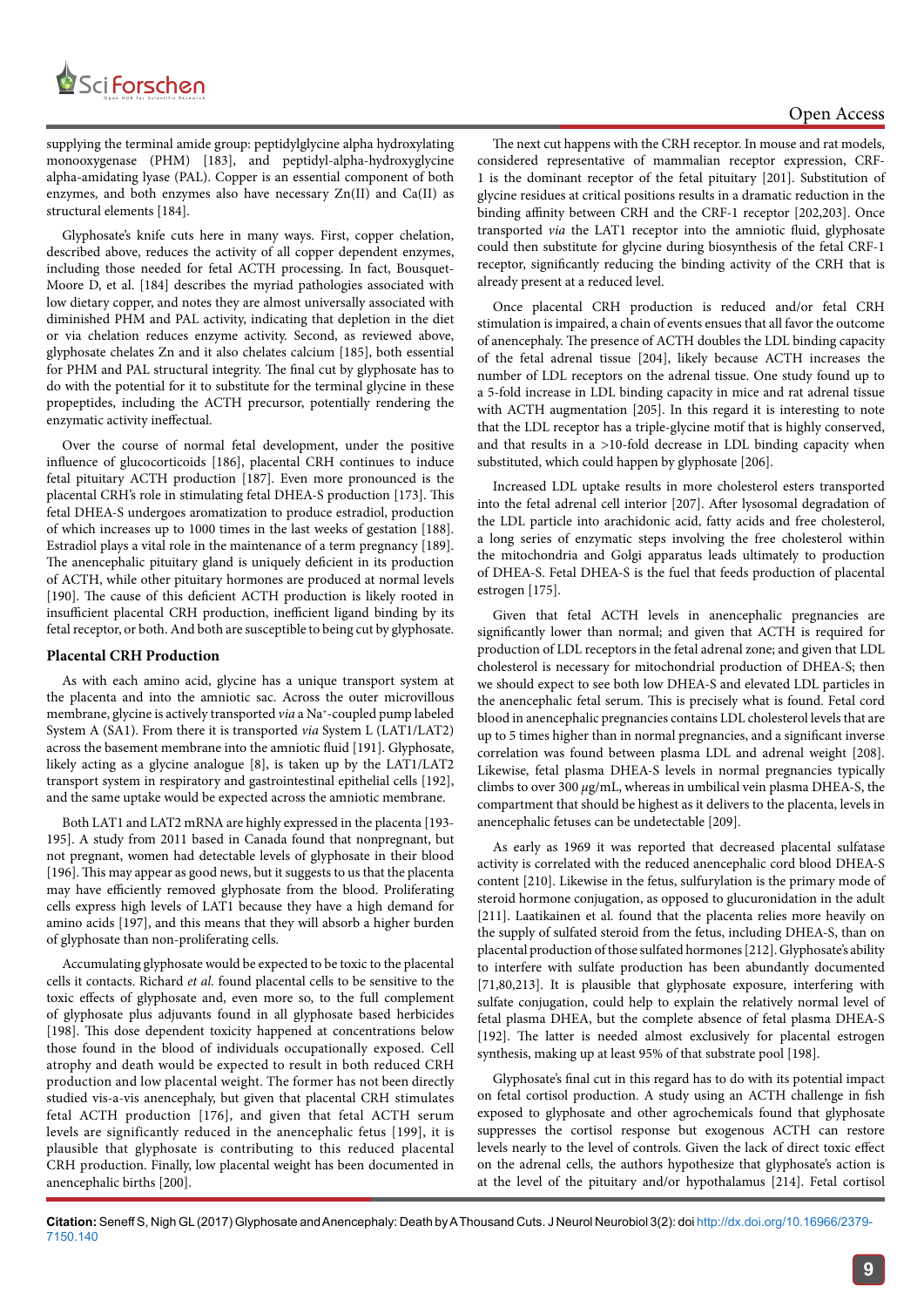

production is significantly lower in the anencephalic fetus [215]. Cortisol's roles in pregnancy and birth are diverse, but include organ maturation in preparation for the challenges of the postpartum world [216].

#### **Conclusion**

There are multiple pathways that lead to anencephaly, each of which is likely detrimentally affected by glyphosate. Glyphosate's known metal chelation properties and adverse effects on gut microbes leads to deficiencies in several vitamins, minerals and the amino acid methionine, all of which are linked to anencephaly. Glyphosate adversely affects serine proteases that are essential for development. Glyphosate has been shown to induce oxidative stress, and this leads to zinc sequestering by metalloproteinases and subsequent zinc deficiency. Glyphosate usage on crops correlates strongly with the worldwide diabetes epidemic, and maternal diabetes is a strong risk factor for anencephaly. Multiple hormone and enzyme dysregulations by glyphosate, along with impaired homocysteine metabolism, lead to the fetal pituitary and adrenal gland pathologies associated with anencephaly. Glyphosate's multiple impacts on proper LDL receptor integrity and overall homeostasis creates yet another risk factor. While much of the evidence remains circumstantial, we believe that a preponderance of arguments, presented here, suggests that additional research is urgently needed to confirm or deny these links.

The Precautionary Principle states that "if an action or policy has a suspected risk of causing harm to the public, or to the environment, in the absence of scientific consensus (that the action or policy is not harmful), the burden of proof that it is not harmful falls on those taking that action" [217]. Glyphosate based herbicides (GBHs) have been in use for both commercial and residential applications for nearly 45 years. The evidence reviewed in this paper offers a multitude of very specific routes by which glyphosate might be impairing embryological and fetal development in ways that significantly increase the risk of anencephaly, and epidemiological and animal studies on glyphosate support a link to impaired neurodevelopment in the brain. While an increasing number of governmental regulatory agencies around the world are imposing restrictions on the application of GBHs, the United States and other countries continue to allow widespread use of GBHs in spite of the growing safety concerns, only a small portion of which have been reviewed here. Given the gravity of anencephaly as an outcome of pregnancy, we strongly encourage regulatory agencies to follow the Precautionary Principle and suspend both commercial and residential use of GBHs until it is conclusively demonstrated that glyphosate plays no role in any of the pathways to anencephaly described in this review, nor any role in the multitude of other pathologies to which it has been compellingly linked. Until that time, we urge an informed public to keep these safety concerns in mind with respect to their own use of these chemicals and consumption of foods that may be contaminated.

#### **References**

- 1. [Juriloff DM, Harris MJ \(2000\) Mouse models for neural tube closure](https://academic.oup.com/hmg/article-lookup/doi/10.1093/hmg/9.6.993)  [defects. Hum Mol Genet 9: 993-1000](https://academic.oup.com/hmg/article-lookup/doi/10.1093/hmg/9.6.993).
- 2. [Kim TH, Goodman J, Anderson KV, Niswander L \(2007\) Phactr4](http://www.cell.com/developmental-cell/fulltext/S1534-5807(07)00179-7?_returnURL=http%3A%2F%2Flinkinghub.elsevier.com%2Fretrieve%2Fpii%2FS1534580707001797%3Fshowall%3Dtrue)  [regulates neural tube and optic fissure closure by controlling PP1-,](http://www.cell.com/developmental-cell/fulltext/S1534-5807(07)00179-7?_returnURL=http%3A%2F%2Flinkinghub.elsevier.com%2Fretrieve%2Fpii%2FS1534580707001797%3Fshowall%3Dtrue)  [Rb-, and E2F1-regulated cell-cycle progression. Dev Cell 13: 87-102.](http://www.cell.com/developmental-cell/fulltext/S1534-5807(07)00179-7?_returnURL=http%3A%2F%2Flinkinghub.elsevier.com%2Fretrieve%2Fpii%2FS1534580707001797%3Fshowall%3Dtrue)
- 3. [Copp AJ, Greene ND \(2010\) Genetics and development of neural](https://www.ncbi.nlm.nih.gov/pubmed/19918803)  [tube defects. J Pathol 220: 217-230](https://www.ncbi.nlm.nih.gov/pubmed/19918803).
- 4. [Greene NDE, Copp AJ \(2014\) Neural tube defects. Annu Rev Neurosci](http://www.annualreviews.org/doi/abs/10.1146/annurev-neuro-062012-170354?journalCode=neuro)  [37: 221-242.](http://www.annualreviews.org/doi/abs/10.1146/annurev-neuro-062012-170354?journalCode=neuro)
- 5. [Whitehead AS, Gallagher P, Mills JL, Kirke PN, Burke H, et al. \(1995\)](https://www.researchgate.net/publication/14658767_A_genetic_defect_in_510_methylenetetrahydrofolate_reductase_in_neural_tube_defects)  [A genetic defect in 5,10 methylenetetrahydrofolate reductase in neural](https://www.researchgate.net/publication/14658767_A_genetic_defect_in_510_methylenetetrahydrofolate_reductase_in_neural_tube_defects)  [tube defects. QJM 88: 763-766.](https://www.researchgate.net/publication/14658767_A_genetic_defect_in_510_methylenetetrahydrofolate_reductase_in_neural_tube_defects)
- 6. [Ornoy A \(2009\) Valproic acid in pregnancy: how much are we](http://www.medscape.com/medline/abstract/19490988) [endangering the embryo and fetus? Reprod Toxicol 28: 1-10.](http://www.medscape.com/medline/abstract/19490988)
- 7. [Antoniou M, Habib MEM, Howard CV, Jennings RC, Leifert C, et](http://earthopensource.org/wp-content/uploads/Antoniou-Teratogenic-Effects-of-Glyphosate-Based-Herbicides.pdf) [al. \(2012\) Teratogenic Effects of Glyphosate Based Herbicides:](http://earthopensource.org/wp-content/uploads/Antoniou-Teratogenic-Effects-of-Glyphosate-Based-Herbicides.pdf) [Divergence of Regulatory Decisions from Scientific Evidence. J](http://earthopensource.org/wp-content/uploads/Antoniou-Teratogenic-Effects-of-Glyphosate-Based-Herbicides.pdf) [Environ Anal Toxicol S:4.](http://earthopensource.org/wp-content/uploads/Antoniou-Teratogenic-Effects-of-Glyphosate-Based-Herbicides.pdf)
- 8. [Samsel A, Seneff S \(2016\) Glyphosate pathways to modern diseases](https://people.csail.mit.edu/seneff/2016/Glyphosate_V_glycine_analogue_2016.pdf) [V: Amino acid analogue of glycine in diverse proteins. J Biol Phys](https://people.csail.mit.edu/seneff/2016/Glyphosate_V_glycine_analogue_2016.pdf) [Chem 16: 9-46.](https://people.csail.mit.edu/seneff/2016/Glyphosate_V_glycine_analogue_2016.pdf)
- 9. Samsel A, Seneff S (2016) Glyphosate pathways to modern diseases VI: Prions, amyloidoses and autoimmune neurological diseases. J Biol Phys Chem 17: 8-32.
- 10. [Seneff S, Morley W, Hadden MJ, Michener MC \(2016\) Does](https://dspace.mit.edu/handle/1721.1/109267) [glyphosate acting as a glycine analogue contribute to ALS? J Bioinfo](https://dspace.mit.edu/handle/1721.1/109267) [Proteomics Rev 2: 1-21.](https://dspace.mit.edu/handle/1721.1/109267)
- 11. Beecham JE, Seneff S (2015) The possible link between autism and glyphosate acting as glycine mimeticA review of evidence from the literature with analysis. J Molec Genet Med 9: 2-16.
- 12. [Swanson NL, Leu A, Abrahamson J, Wallet B. \(2014\) Genetically](http://www.organic-systems.org/journal/92/JOS_Volume-9_Number-2_Nov_2014-Swanson-et-al.pdf) [engineered crops, glyphosate and the deterioration of health in the](http://www.organic-systems.org/journal/92/JOS_Volume-9_Number-2_Nov_2014-Swanson-et-al.pdf) [United States of America. J. Organic Systems 9: 6-37.](http://www.organic-systems.org/journal/92/JOS_Volume-9_Number-2_Nov_2014-Swanson-et-al.pdf)
- 13. [Barbosa ER, Leiros da Costa MD, Bacheschi LA, Scaff M, Leite CC](http://onlinelibrary.wiley.com/doi/10.1002/mds.1105/abstract) [\(2001\) Parkinsonism after glycine derivate exposure. Mov Disord 16:](http://onlinelibrary.wiley.com/doi/10.1002/mds.1105/abstract) [565-568.](http://onlinelibrary.wiley.com/doi/10.1002/mds.1105/abstract)
- 14. [Funke T, Han H, Healy-Fried ML, Fischer M, Schonbrunn E \(2006\)](http://www.pnas.org/content/103/35/13010.full) [Molecular basis for the herbicide resistance of Roundup Ready crops](http://www.pnas.org/content/103/35/13010.full) [PNAS 103: 13010-13015.](http://www.pnas.org/content/103/35/13010.full)
- 15. [Campana H, Pawluk MS, Lopez Camelo JS \(2010\) \[Births prevalence](https://www.ncbi.nlm.nih.gov/pubmed/21132229) [of 27 selected congenital anomalies in 7 geographic regions of](https://www.ncbi.nlm.nih.gov/pubmed/21132229) [Argentina\]. Arch Argent Pediatr 108: 409-417.](https://www.ncbi.nlm.nih.gov/pubmed/21132229)
- 16. [Benitez Leite S, Macchi MA, Acosta M \(2009\) Malformaciones](http://www.scielo.edu.uy/pdf/adp/v80n3/v80n3a12.pdf) [Congenitas asociadas a agrotoxicos. Arch Pediatr Urug 80: 237-247.](http://www.scielo.edu.uy/pdf/adp/v80n3/v80n3a12.pdf)
- 17. [Lacasana M, Vazquez-Grameix H, Borja-Aburto VH, Blanco-Munoz J,](https://www.ncbi.nlm.nih.gov/pmc/articles/PMC2078046/) [Romieu I, et al. \(2006\) Maternal and paternal occupational exposure](https://www.ncbi.nlm.nih.gov/pmc/articles/PMC2078046/) [to agricultural work and the risk of anencephaly. Occup Environ Med](https://www.ncbi.nlm.nih.gov/pmc/articles/PMC2078046/) [63: 649-656.](https://www.ncbi.nlm.nih.gov/pmc/articles/PMC2078046/)
- 18. [Rull RP, Ritz B, Shaw GM \(2006\) Neural tube defects and maternal](https://www.ncbi.nlm.nih.gov/pubmed/16495467) [residential proximity to agricultural pesticide applications. Am J](https://www.ncbi.nlm.nih.gov/pubmed/16495467) [Epidemiol 163: 743-753.](https://www.ncbi.nlm.nih.gov/pubmed/16495467)
- 19. [Paganelli A, Gnazzo V, Acosta H, Lopez SL, Carrasco AE \(2010\)](http://pubs.acs.org/doi/abs/10.1021/tx1001749) [Glyphosate-based herbicides produce teratogenic effects on](http://pubs.acs.org/doi/abs/10.1021/tx1001749) [vertebrates by impairing retinoic acid signaling. Chem Res Toxicol 23:](http://pubs.acs.org/doi/abs/10.1021/tx1001749) [1586-1595.](http://pubs.acs.org/doi/abs/10.1021/tx1001749)
- 20. [Hietanen E, Linnainmaa K, Vainio H \(1983\) Effects of phenoxyherbicides](https://www.ncbi.nlm.nih.gov/pubmed/6624478) [and glyphosate on the hepatic and intestinal biotransformation](https://www.ncbi.nlm.nih.gov/pubmed/6624478) [activities in the rat. Acta Pharmacol Toxicol 53: 103-112.](https://www.ncbi.nlm.nih.gov/pubmed/6624478)
- 21. Thatcher JE, Isoherranen [N \(2009\) The role of CYP26 enzymes in](https://www.ncbi.nlm.nih.gov/pubmed/19519282) [retinoic acid clearance. Expert Opin Drug Metab Toxicol 5: 875-886.](https://www.ncbi.nlm.nih.gov/pubmed/19519282)
- 22. [Roy NM, Carneiro B, Ochs J \(2016\) Glyphosate induces neurotoxicity](http://www.sciencedirect.com/science/article/pii/S1382668916300035) [in zebrafish. Environmental Toxicology and Pharmacology 42:45-54.](http://www.sciencedirect.com/science/article/pii/S1382668916300035)
- 23. [Benachour N, Seralini G-E \(2009\) Glyphosate formulations induce](http://pubs.acs.org/doi/abs/10.1021/tx800218n) [apoptosis and necrosis in human umbilical, embryonic, and placental](http://pubs.acs.org/doi/abs/10.1021/tx800218n) [cells. Chem Res Toxicol 22: 97-105.](http://pubs.acs.org/doi/abs/10.1021/tx800218n)
- 24. [Dallegrave E, Mantese FD, Coelho RS, Pereira JD, Dalsenter PR,](https://www.farmlandbirds.net/sites/default/files/teratogenicity%2520of%2520glyphosate%2520in%2520rats.pdf) [et al. \(2003\) The teratogenic potential of the herbicide glyphosate](https://www.farmlandbirds.net/sites/default/files/teratogenicity%2520of%2520glyphosate%2520in%2520rats.pdf)[roundup in Wistar rats. Toxicology Letters 142: 45-52.](https://www.farmlandbirds.net/sites/default/files/teratogenicity%2520of%2520glyphosate%2520in%2520rats.pdf)
- 25. [Belle R, Le BR, Morales J, Cosson B, Cormier P, et al. \(2007\)](https://www.researchgate.net/publication/5692330_Sea_urchin_embryo_DNA-damaged_cell_cycle_checkpoint_and_the_mechanisms_initiating_cancer_development) [Sea urchin embryo, DNA-damaged cell cycle checkpoint and the](https://www.researchgate.net/publication/5692330_Sea_urchin_embryo_DNA-damaged_cell_cycle_checkpoint_and_the_mechanisms_initiating_cancer_development) [mechanisms initiating cancer de- velopment. J Soc Biol 201: 317-327.](https://www.researchgate.net/publication/5692330_Sea_urchin_embryo_DNA-damaged_cell_cycle_checkpoint_and_the_mechanisms_initiating_cancer_development)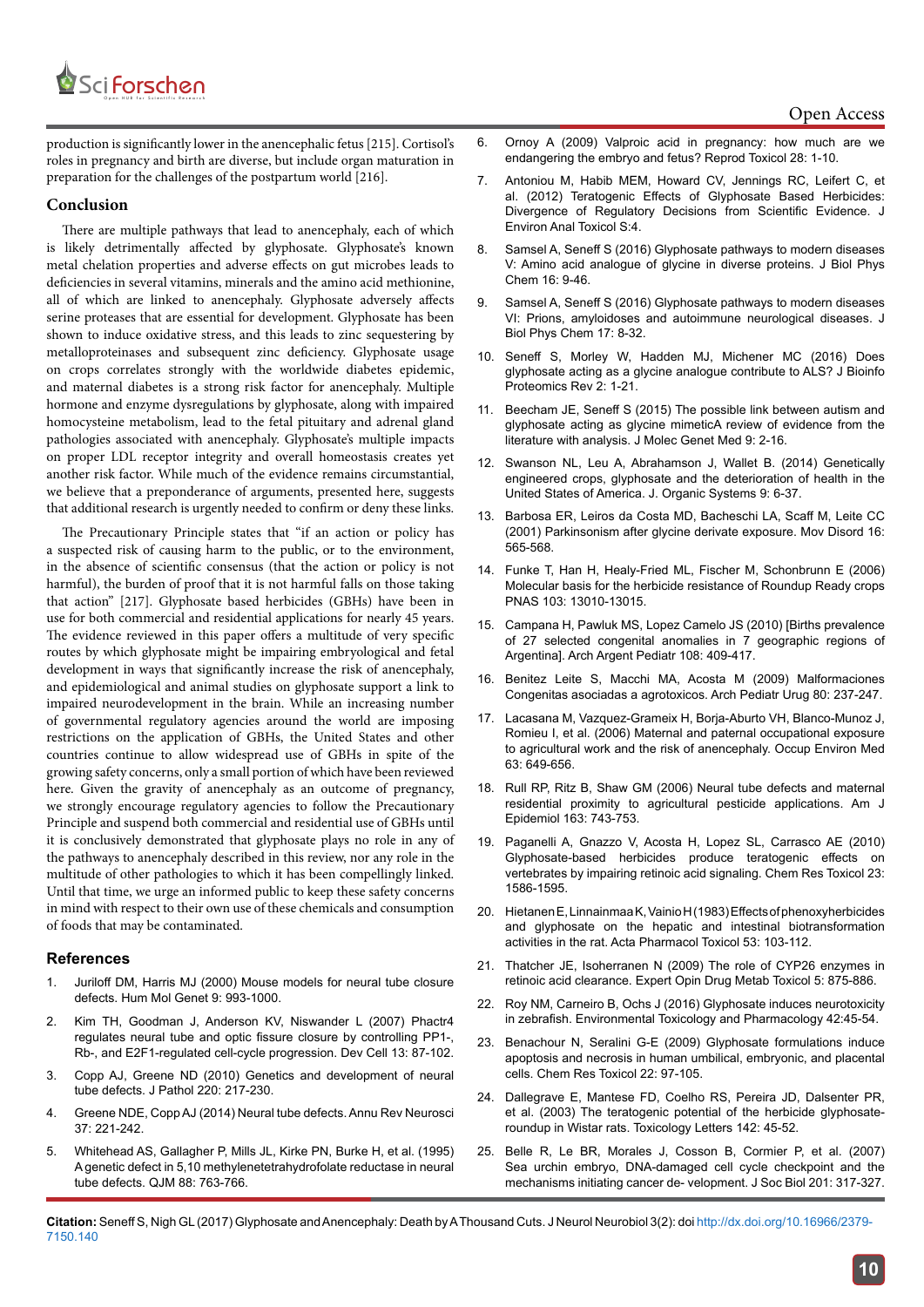### Sci <mark>Forschen</mark> en HUB for Scientific Research

- 26. [Washington State Department of Agriculture \(2013\) Integrated Pest](https://agr.wa.gov/PlantsInsects/Weeds/NPDESPermits/docs/IPMFreshwaterEmergentNoxiousQuarantineListedWeeds.pdf)  [Management Plan for Freshwater Emergent Noxious and Quarantine](https://agr.wa.gov/PlantsInsects/Weeds/NPDESPermits/docs/IPMFreshwaterEmergentNoxiousQuarantineListedWeeds.pdf)  [Listed Weeds.](https://agr.wa.gov/PlantsInsects/Weeds/NPDESPermits/docs/IPMFreshwaterEmergentNoxiousQuarantineListedWeeds.pdf)
- 27. Lundager Madsen HE, Christensen HH, Gottlieb-Petersen C (1978) Stability constants of copper (II), zinc, manganese (II), calcium, and magnesium complexes of N-(phosphonomethyl) glycine (glyphosate). Acta Chem Scand 32: 79-83.
- 28. [Caetano MS, Ramalho TC, Botrel DF, da Cunha EF, de Mello WC](http://onlinelibrary.wiley.com/doi/10.1002/qua.23222/abstract)  [\(2012\) Understanding the inactivation process of organophosphorus](http://onlinelibrary.wiley.com/doi/10.1002/qua.23222/abstract)  [herbicides: A DFT study of glyphosate metallic complexes with Zn](http://onlinelibrary.wiley.com/doi/10.1002/qua.23222/abstract)<sup>2+</sup>,  $Ca^{2+}$ , Mg<sup>2+</sup>, Cu<sup>2+</sup>, Co<sup>3+</sup>, Fe<sup>3+</sup>, Cr<sup>3+</sup>, and Al<sup>3+</sup>. Int J Quantum Chem 112: [2752-2762.](http://onlinelibrary.wiley.com/doi/10.1002/qua.23222/abstract)
- 29. [Huber DM \(2007\) What about glyphosate induced manganese](http://www.agweb.com/assets/import/files/58p20-22.pdf)  [deficiency. Fluid J 15: 20-22](http://www.agweb.com/assets/import/files/58p20-22.pdf).
- 30. Glass RL (1987) Adsorption of glyphosate by soils and clay minerals. J Agric Food Chem 35: 497-500.
- 31. [Cengiz B, Söylemez F, Oztürk E, Cavdar AO \(2004\) Serum zinc,](https://www.ncbi.nlm.nih.gov/pubmed/14997023)  [selenium, copper, and lead levels in women with second trimester](https://www.ncbi.nlm.nih.gov/pubmed/14997023)  [induced abortion resulting from neural tube defects: a preliminary](https://www.ncbi.nlm.nih.gov/pubmed/14997023)  [study. Biol Trace Elem Res 97: 225-235.](https://www.ncbi.nlm.nih.gov/pubmed/14997023)
- 32. [Golalipour MJ, Vakili MA, Mansourian AR, Mobasheri E \(2009\)](http://www.emro.who.int/emhj-volume-15-2009/volume-15-issue-2/article11.html)  [Maternal serum zinc deficiency in cases of neural tube defect in](http://www.emro.who.int/emhj-volume-15-2009/volume-15-issue-2/article11.html)  [Gorgan, north Islamic Republic of Iran. East Mediterr](http://www.emro.who.int/emhj-volume-15-2009/volume-15-issue-2/article11.html) Health J 15: 337.
- 33. [Cavdar AO, Arcasoy A, Baycu T, Himmetoglu O \(1980\) Zinc deficiency](http://onlinelibrary.wiley.com/doi/10.1002/tera.1420220116/abstract)  [and anencephaly in Turkey. Teratology 22: 141.](http://onlinelibrary.wiley.com/doi/10.1002/tera.1420220116/abstract)
- 34. [Milunsky A, Morris JS, Jick H, Rothman KJ, Ulcickas M, et al. \(1992\)](https://www.ncbi.nlm.nih.gov/pubmed/1384155)  [Maternal zinc and fetal neural tube defects. Teratology 46: 341-348.](https://www.ncbi.nlm.nih.gov/pubmed/1384155)
- 35. [Warkany J, Petering HG \(1972\) Congenital malformations of the](https://www.ncbi.nlm.nih.gov/labs/articles/5032641/)  [central nervous system in rats produced by maternal zinc deficiency.](https://www.ncbi.nlm.nih.gov/labs/articles/5032641/)  [Teratology 5: 319-334.](https://www.ncbi.nlm.nih.gov/labs/articles/5032641/)
- 36. [Dock Fon TA, Uhing EH \(1964\) Aminomethylenephosphinic acids,](https://docs.google.com/viewer?url=patentimages.storage.googleapis.com/pdfs/US3160632.pdf)  [salts thereof, and process for their production. US patent 3160632A.](https://docs.google.com/viewer?url=patentimages.storage.googleapis.com/pdfs/US3160632.pdf)
- 37. [Tizhe EV, Ibrahim NDG, Fatihu MY, Igbokwe IO, George BDJ, et al.](https://www.researchgate.net/publication/314432001_Haematogical_changes_induced_by_subchronic_glyphosate_exposure_Ameliorative_effect_of_zinc_in_Wistar_rats)  [\(2013\) Haematogical changes induced by subchronic glyphosate](https://www.researchgate.net/publication/314432001_Haematogical_changes_induced_by_subchronic_glyphosate_exposure_Ameliorative_effect_of_zinc_in_Wistar_rats)  [exposure: ameliorative effect of zinc in Wistar rats. Sokoto J Vet Sci](https://www.researchgate.net/publication/314432001_Haematogical_changes_induced_by_subchronic_glyphosate_exposure_Ameliorative_effect_of_zinc_in_Wistar_rats)  [11: 28-35.](https://www.researchgate.net/publication/314432001_Haematogical_changes_induced_by_subchronic_glyphosate_exposure_Ameliorative_effect_of_zinc_in_Wistar_rats)
- 38. [Bui LM, Taubeneck MW, Commisso JF, Uriu-Hare JY, Faber WD, et](https://www.ncbi.nlm.nih.gov/pubmed/9585088)  [al. \(1998\) Altered zinc metabolism contributes to the developmental](https://www.ncbi.nlm.nih.gov/pubmed/9585088)  [toxicity of 2-ethylhexanoic acid, 2-ethylhexanol and valproic acid.](https://www.ncbi.nlm.nih.gov/pubmed/9585088)  [Toxicology 126: 9-21.](https://www.ncbi.nlm.nih.gov/pubmed/9585088)
- 39. [Abolhassani F, Azizi M, Akbari M, Reza Dehpour Z, Ansari M,](http://daru.tums.ac.ir/index.php/daru/article/view/260)  [et al. \(2006\) Induction of liver metallothionein contribute to the](http://daru.tums.ac.ir/index.php/daru/article/view/260)  [developmental toxicity of valproic acid in rat. DARU 14: 26-30.](http://daru.tums.ac.ir/index.php/daru/article/view/260)
- 40. [Liu YP, Liu J, Iszard MB, Andrews GK, Palmiter RD, et al. \(1995\)](https://www.ncbi.nlm.nih.gov/pubmed/8545831)  [Transgenic mice that overexpress metallothionein-I are protected](https://www.ncbi.nlm.nih.gov/pubmed/8545831)  [from cadmium lethality and hepatotoxicity. Toxicol Appl Pharmacol](https://www.ncbi.nlm.nih.gov/pubmed/8545831)  [135: 222-228.](https://www.ncbi.nlm.nih.gov/pubmed/8545831)
- 41. [Bi Y, Palmiter RD, Wood KM, Ma Q \(2004\) Induction of metallothionein](https://www.ncbi.nlm.nih.gov/pubmed/14998373)  [I by phenolic antioxidants requires metal activated transcription factor](https://www.ncbi.nlm.nih.gov/pubmed/14998373)  [1 \(MTF-1\) and zinc. Biochem J 380: 695-703.](https://www.ncbi.nlm.nih.gov/pubmed/14998373)
- 42. [Leazer TM, Daston GP, Keen CL, Rogers JM \(2003\) The](https://cfpub.epa.gov/si/si_public_record_Report.cfm%3FdirEntryId%3D65757)  [Embryolethality of lipopolysaccharide in CD-1 and metallothionein I-II](https://cfpub.epa.gov/si/si_public_record_Report.cfm%3FdirEntryId%3D65757)  [null mice: Lack of a role for induced zinc deficiency or metallothionein](https://cfpub.epa.gov/si/si_public_record_Report.cfm%3FdirEntryId%3D65757)  [induction. Toxicol Sci 73: 442-447.](https://cfpub.epa.gov/si/si_public_record_Report.cfm%3FdirEntryId%3D65757)
- 43. [Ruttkay-Nedecky B, Nejdl L, Gumulec J, Zitka O, Masarik M, et al.](https://www.ncbi.nlm.nih.gov/pubmed/23502468)  [\(2013\) The role of metallothionein in oxidative stress. Int J Mol Sci](https://www.ncbi.nlm.nih.gov/pubmed/23502468)  [14: 6044-6066.](https://www.ncbi.nlm.nih.gov/pubmed/23502468)
- 44. [Thornalley PJ, Vasak M \(1985\) Possible role for metallothionein in](https://www.ncbi.nlm.nih.gov/pubmed/2981555)  [protection against radiation induced oxidative stressKinetics and](https://www.ncbi.nlm.nih.gov/pubmed/2981555)  [mechanism of its reaction with superoxide and hydroxyl radicals.](https://www.ncbi.nlm.nih.gov/pubmed/2981555)  [Biochim Biophys Acta 827: 36-44.](https://www.ncbi.nlm.nih.gov/pubmed/2981555)
- 45. [Cobbett C, Goldsbrough P \(2002\) Phytochelatins and metallothioneins:](https://www.ncbi.nlm.nih.gov/pubmed/12221971) [roles in heavy metal detoxification and homeostasis. Annu Rev Plant](https://www.ncbi.nlm.nih.gov/pubmed/12221971) [Biol 53: 159-182.](https://www.ncbi.nlm.nih.gov/pubmed/12221971)
- 46. [El-Shenawy NS \(2009\) Oxidative stress responses of rats exposed](https://www.researchgate.net/publication/51516355_Oxidative_stress_responses_of_rats_exposed_to_Roundup_and_its_active_ingredient_glyphosate) [to Roundup and its active ingredient glyphosate. Environ Toxicol](https://www.researchgate.net/publication/51516355_Oxidative_stress_responses_of_rats_exposed_to_Roundup_and_its_active_ingredient_glyphosate) [Pharmacol 28: 379-385.](https://www.researchgate.net/publication/51516355_Oxidative_stress_responses_of_rats_exposed_to_Roundup_and_its_active_ingredient_glyphosate)
- 47. [Mottier A, Sguin A, Devos A, Pabic CL, Voiseux C, et al. \(2015\)](https://www.ncbi.nlm.nih.gov/pubmed/25455786) [Effects of subchronic exposure to glyphosate in juvenile oysters](https://www.ncbi.nlm.nih.gov/pubmed/25455786) [\(Crassostrea gigas\): From molecular to individual levels. Mar Pollut](https://www.ncbi.nlm.nih.gov/pubmed/25455786) [Bull 95: 665-677.](https://www.ncbi.nlm.nih.gov/pubmed/25455786)
- 48. [Modesto KA, Martinez CBR \(2010\) Roundup](http://www.uel.br/laboratorios/lefa/MODESTO; MARTINEZ, 2010  Chemosphere.pdf)® causes oxidative [stress in liver and inhibits acetylcholinesterase in muscle and brain](http://www.uel.br/laboratorios/lefa/MODESTO; MARTINEZ, 2010 - Chemosphere.pdf) of the fish *Prochilodus lineatus.* [Chemosphere 78: 294-299.](http://www.uel.br/laboratorios/lefa/MODESTO; MARTINEZ, 2010 - Chemosphere.pdf)
- 49. [George J, Shukla Y \(2013\) Emptying of intracellular calcium pool](https://www.ncbi.nlm.nih.gov/pmc/articles/PMC3773425/%3Freport%3Dclassic) [and oxidative stress imbalance are associated with the glyphosate](https://www.ncbi.nlm.nih.gov/pmc/articles/PMC3773425/%3Freport%3Dclassic)[induced proliferation in human skin keratinocytes HaCaT cells. ISRN](https://www.ncbi.nlm.nih.gov/pmc/articles/PMC3773425/%3Freport%3Dclassic) [Dermatol 2013: 825180.](https://www.ncbi.nlm.nih.gov/pmc/articles/PMC3773425/%3Freport%3Dclassic)
- 50. [Cavdar AO, Bahceci M, Akar N, Erten J, Yavuz H \(1991\) Effect of zinc](https://www.karger.com/Article/Abstract/293011) [supplementation in a Turkish woman with two previous anencephalic](https://www.karger.com/Article/Abstract/293011) [infants. Gynecol Obstet Invest 32: 123-125.](https://www.karger.com/Article/Abstract/293011)
- 51. [Schorah CJ, Smithells RW, Scott J \(1980\) Vitamin B](http://www.thelancet.com/journals/lancet/article/PIIS0140-6736(80)91381-1/fulltext)<sub>12</sub> and anencephaly. [The Lancet 315: 880.](http://www.thelancet.com/journals/lancet/article/PIIS0140-6736(80)91381-1/fulltext)
- 52. [Suarez L, Hendricks K, Felkner M, Gunter E \(2003\) Maternal serum](http://www.sciencedirect.com/science/article/pii/S1047279702002673)  $B_{12}$  [levels and risk for neural tube defects in a Texas-Mexico border](http://www.sciencedirect.com/science/article/pii/S1047279702002673) [population. Ann Epidemiol 13: 81-88.](http://www.sciencedirect.com/science/article/pii/S1047279702002673)
- 53. [Molloy AM, Kirke PN, Troendle JF, Burke H, Sutton M, et al. \(2009\)](https://www.ncbi.nlm.nih.gov/pubmed/19255021) Maternal vitamin  $B_{12}$  [status and risk of neural tube defects in a](https://www.ncbi.nlm.nih.gov/pubmed/19255021) [population with high neural tube defect prevalence and no folic acid](https://www.ncbi.nlm.nih.gov/pubmed/19255021) [fortification. Pediatrics 123: 917-923.](https://www.ncbi.nlm.nih.gov/pubmed/19255021)
- 54. [Kitchen LM, Witt WW, Rieck CE \(1981\) Inhibition of δ-aminolevulinic](https://www.cambridge.org/core/journals/weed-science/article/inhibition-of-aminolevulinic-acid-synthesis-by-glyphosate/8A49904E276B44BECDCAA36026814AC9) [acid synthesis by glyphosate. Weed Science 29: 571-577.](https://www.cambridge.org/core/journals/weed-science/article/inhibition-of-aminolevulinic-acid-synthesis-by-glyphosate/8A49904E276B44BECDCAA36026814AC9)
- 55. [Remor AP, Totti CC, Moreira DA, Dutra GP, Heuser VD, et al. \(2009\)](https://www.ncbi.nlm.nih.gov/pubmed/18678410) [Occupational exposure of farm workers to pesticides: biochemical](https://www.ncbi.nlm.nih.gov/pubmed/18678410) [parameters and evaluation of genotoxicity. Environ Int 35: 273-278.](https://www.ncbi.nlm.nih.gov/pubmed/18678410)
- 56. [Heinemann IU, Jahn M, Jahn D \(2008\) The biochemistry of heme](https://www.ncbi.nlm.nih.gov/pubmed/18314007) [biosynthesis. Arch Biochem Biophys 474: 238-251.](https://www.ncbi.nlm.nih.gov/pubmed/18314007)
- 57. [Gimsing AL, dos Santos AM \(2005\) Glyphosate. Chapter 16, ACS](http://pubs.acs.org/doi/abs/10.1021/bk-2005-0910.ch016) [Symposium Series 910: 263-277.](http://pubs.acs.org/doi/abs/10.1021/bk-2005-0910.ch016)
- 58. [Krüger M, Schrödl W, Neuhaus J, Shehata AA \(2013\) Field](https://www.omicsonline.org/field-investigations-of-glyphosate-in-urine-of-danish-dairy-cows-2161-0525.1000186.php?aid=18383) [investigations of glyphosate in urine of Danish dairy cows. J Environ](https://www.omicsonline.org/field-investigations-of-glyphosate-in-urine-of-danish-dairy-cows-2161-0525.1000186.php?aid=18383) [Anal Toxicol 3: 186.](https://www.omicsonline.org/field-investigations-of-glyphosate-in-urine-of-danish-dairy-cows-2161-0525.1000186.php?aid=18383)
- 59. [Centers for Disease Control and Prevention \(2017\) Folate Status in](https://www.cdc.gov/mmwr/preview/mmwrhtml/mm5551a2.htm) [Women of Childbearing Age, by Race/Ethnicity-United States, 1999-](https://www.cdc.gov/mmwr/preview/mmwrhtml/mm5551a2.htm) [2000, 2001-2002, and 2003-2004. MMWR Morb Mortal Wkly Rep 55:](https://www.cdc.gov/mmwr/preview/mmwrhtml/mm5551a2.htm) [1377-1380.](https://www.cdc.gov/mmwr/preview/mmwrhtml/mm5551a2.htm)
- 60. [Werler MM, Shapiro S, Mitchell AA \(1993\) Periconceptional folic](https://www.ncbi.nlm.nih.gov/pubmed/8437302) [acid exposure and risk of occurrent neural tube defects. JAMA 269:](https://www.ncbi.nlm.nih.gov/pubmed/8437302) [1257-1261.](https://www.ncbi.nlm.nih.gov/pubmed/8437302)
- 61. [Lorber J, Ward AM \(1985\) Spina bifida a vanishing nightmare? Arch](https://www.ncbi.nlm.nih.gov/pubmed/3907511) [Dis Child 60: 1086-1091.](https://www.ncbi.nlm.nih.gov/pubmed/3907511)
- 62. [Blom HJ, Shaw GM, den Heijer M, Finnell RH \(2006\) Neural tube](https://www.ncbi.nlm.nih.gov/pubmed/16924261) [defects and folate: case far from closed. Nat Rev Neurosci 7: 724-731.](https://www.ncbi.nlm.nih.gov/pubmed/16924261)
- 63. [Williams LJ, Mai CT, Edmonds LD, Shaw GM, Kirby RS, et al. \(2002\)](https://www.ncbi.nlm.nih.gov/pubmed/12115778) [Prevalence of spina bifida and anencephaly during the transition to](https://www.ncbi.nlm.nih.gov/pubmed/12115778) [mandatory folic acid fortification in the United States. Teratology 66:](https://www.ncbi.nlm.nih.gov/pubmed/12115778) [33-39.](https://www.ncbi.nlm.nih.gov/pubmed/12115778)
- 64. [Steinrücken HC, Amrhein N \(1980\) The herbicide glyphosate is a](https://www.ncbi.nlm.nih.gov/pubmed/7396959) [potent inhibitor of 5-enolpyruvylshikimic-acid-3-phosphate synthase.](https://www.ncbi.nlm.nih.gov/pubmed/7396959) [Biochem Biophys Res Commun. 94: 1207-1212.](https://www.ncbi.nlm.nih.gov/pubmed/7396959)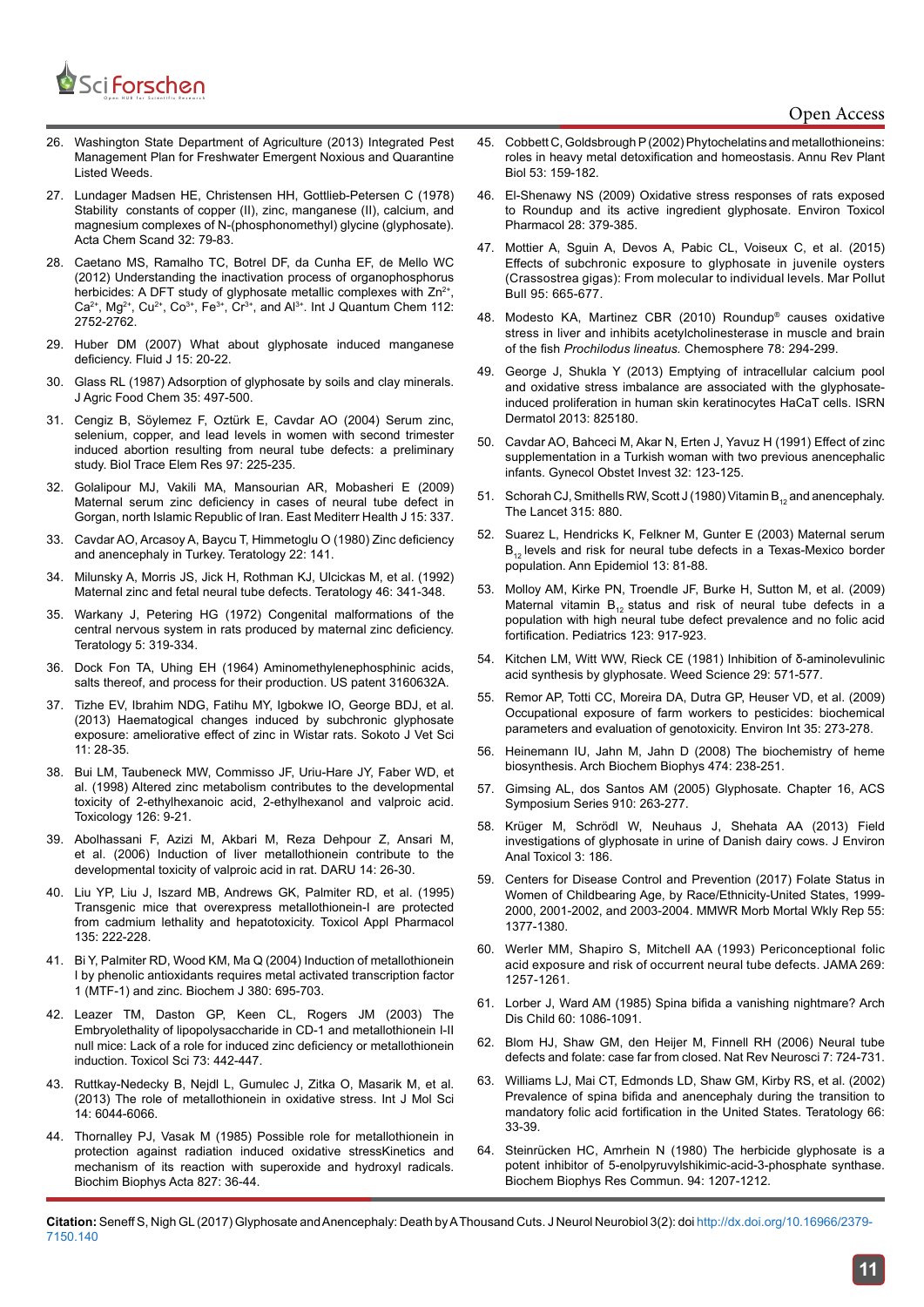

#### Open Access

- 65. [Amrhein N, Deus B, Gehrke P, Steinrücken HC \(1980\) The site of the](https://www.ncbi.nlm.nih.gov/pubmed/16661535)  [inhibition of the shikimate pathway by glyphosate II. Interference of](https://www.ncbi.nlm.nih.gov/pubmed/16661535)  [glyphosate with chorismate formation](https://www.ncbi.nlm.nih.gov/pubmed/16661535) *in vivo* and *in vitro*. Plant Physiol [66: 830-834.](https://www.ncbi.nlm.nih.gov/pubmed/16661535)
- 66. [Herrmann KM, Weaver LM \(1999\) The Shikimate Pathway. Annu Rev](https://www.ncbi.nlm.nih.gov/pubmed/15012217)  [Plant Physiol Plant Mol Biol 50: 473-503.](https://www.ncbi.nlm.nih.gov/pubmed/15012217)
- 67. [Rossi M, Amaretti A, Raimondi S \(2011\) Folate production by probiotic](https://www.ncbi.nlm.nih.gov/pubmed/22254078)  [bacteria. Nutrients 3: 118-134.](https://www.ncbi.nlm.nih.gov/pubmed/22254078)
- 68. [Shehata AA, Schrödl W, Aldin AA, Hafez HM, Krüger M \(2013\) The](https://www.ncbi.nlm.nih.gov/pubmed/23224412)  [effect of glyphosate on potential pathogens and beneficial members](https://www.ncbi.nlm.nih.gov/pubmed/23224412)  of poultry microbiota *in vitro*[. Curr Microbiol 66: 350-358.](https://www.ncbi.nlm.nih.gov/pubmed/23224412)
- 69. [Kochhar DM \(1967\) Teratogenic activity of retinoic acid. Acta Pathol](https://www.ncbi.nlm.nih.gov/pubmed/?term=Kochhar+DM+(1967)+Teratogenic+activity+of+retinoic+acid.+APMIS+70(3)%3A+398-404.)  [Microbiol Scand 70: 398-404.](https://www.ncbi.nlm.nih.gov/pubmed/?term=Kochhar+DM+(1967)+Teratogenic+activity+of+retinoic+acid.+APMIS+70(3)%3A+398-404.)
- 70. [Niederreither K, Dolle D \(2008\) Retinoic acid in development: towards](https://www.ncbi.nlm.nih.gov/pubmed/%3Fterm%3DRetinoic%2Bacid%2Bin%2Bdevelopment%253A%2Btowards%2Ban%2Bintegrated%2Bview)  [an integrated view. Nat Rev Genet 9: 541-553.](https://www.ncbi.nlm.nih.gov/pubmed/%3Fterm%3DRetinoic%2Bacid%2Bin%2Bdevelopment%253A%2Btowards%2Ban%2Bintegrated%2Bview)
- 71. [Anthony Samsel and Stephanie Seneff 2 \(2013\) Glyphosate's](http://www.mdpi.com/1099-4300/15/4/1416)  [Suppression of Cytochrome P450 Enzymes and Amino Acid](http://www.mdpi.com/1099-4300/15/4/1416)  [Biosynthesis by the gut microbiome: Pathways to Modern Diseases.](http://www.mdpi.com/1099-4300/15/4/1416)  [Entropy 15:1416-1463.](http://www.mdpi.com/1099-4300/15/4/1416)
- 72. [Iulianella A, Beckett B, Petkovich M, Lohnes D \(1999\) A molecular](https://www.ncbi.nlm.nih.gov/pubmed/9882496)  [basis for retinoic acid induced axial truncation. Dev Biol 205: 33-48](https://www.ncbi.nlm.nih.gov/pubmed/9882496).
- 73. [Imbard A, Benoist JF, Blom HJ \(2013\) Neural tube defects, folic acid](https://www.ncbi.nlm.nih.gov/pubmed/24048206)  [and methylation. Int J Environ Res Public Health 10: 4352-4389.](https://www.ncbi.nlm.nih.gov/pubmed/24048206)
- 74. Coelho CN, Klein NW (1990) Methionine and neural tube closure in cultured rat embryos: morphological and biochemical analyses. Teratology 42: 437-451.
- 75. [Nafziger ED, Widholm JM, Steinrcken HC, Killmer JL \(1984\) Selection](https://www.ncbi.nlm.nih.gov/pubmed/16663884)  [and characterization of a carrot cell line tolerant to glyphosate. Plant](https://www.ncbi.nlm.nih.gov/pubmed/16663884)  [Physiol 76: 571-574.](https://www.ncbi.nlm.nih.gov/pubmed/16663884)
- 76. [Lu W, Li L, Chen M, Zhou Z, Zhang W, et al. \(2013\) Genome wide](https://www.ncbi.nlm.nih.gov/pubmed/?term=Genome-wide+transcriptional+responses+of+Escherichia+coli+to+glyphosate%2C+a+potent+inhibitor+of+the+shikimate+pathway+enzyme+5-enolpyruvylshikimate-3-phosphate+synthase)  [transcriptional responses of Escherichia coli to glyphosate, a potent](https://www.ncbi.nlm.nih.gov/pubmed/?term=Genome-wide+transcriptional+responses+of+Escherichia+coli+to+glyphosate%2C+a+potent+inhibitor+of+the+shikimate+pathway+enzyme+5-enolpyruvylshikimate-3-phosphate+synthase)  [inhibitor of the shikimate pathway enzyme 5-enolpyruvylshikimate-3](https://www.ncbi.nlm.nih.gov/pubmed/?term=Genome-wide+transcriptional+responses+of+Escherichia+coli+to+glyphosate%2C+a+potent+inhibitor+of+the+shikimate+pathway+enzyme+5-enolpyruvylshikimate-3-phosphate+synthase) [phosphate synthase. Mol Biosyst 9: 522-530.](https://www.ncbi.nlm.nih.gov/pubmed/?term=Genome-wide+transcriptional+responses+of+Escherichia+coli+to+glyphosate%2C+a+potent+inhibitor+of+the+shikimate+pathway+enzyme+5-enolpyruvylshikimate-3-phosphate+synthase)
- 77. [Dunlevy LP, Burren KA, Mills K, Chitty LS, Copp AJ, et al. \(2006\)](https://www.ncbi.nlm.nih.gov/pubmed/16933307)  [Integrity of the methylation cycle is essential for mammalian neural](https://www.ncbi.nlm.nih.gov/pubmed/16933307)  [tube closure. Birth Defects Res A Clin Mol Teratol 76: 544-552.](https://www.ncbi.nlm.nih.gov/pubmed/16933307)
- 78. [Holick MF, Chen TC \(2008\) Vitamin D deficiency: a worldwide problem](https://www.ncbi.nlm.nih.gov/pubmed/18400738)  [with health consequences. Am J Clin Nutr 87: 1080s-1068.](https://www.ncbi.nlm.nih.gov/pubmed/18400738)
- 79. [Naeem Z \(2010\) Vitamin D Deficiency An Ignored Epidemic Int J](https://www.ncbi.nlm.nih.gov/pmc/articles/PMC3068797/)  [Health Sci \(Qassim\) 4: V-VI.](https://www.ncbi.nlm.nih.gov/pmc/articles/PMC3068797/)
- 80. [Seneff S, Swanson N, Li C \(2015\) Aluminum and Glyphosate Can](https://file.scirp.org/Html/5-3000951_53106.htm)  [Synergistically Induce Pineal Gland Pathology: Connection to Gut](https://file.scirp.org/Html/5-3000951_53106.htm)  [Dysbiosis and Neurological Disease. Agricultural Sciences 6: 42-70.](https://file.scirp.org/Html/5-3000951_53106.htm)
- 81. [Chen YH, Yu Z, Fu L, Xia MZ, Zhao M, et al. \(2015\) Supplementation](https://www.ncbi.nlm.nih.gov/pubmed/25673501)  [with vitamin D3 during pregnancy protects against lipopolysaccharide](https://www.ncbi.nlm.nih.gov/pubmed/25673501)  [induced neural tube defects through improving placental folate](https://www.ncbi.nlm.nih.gov/pubmed/25673501)  [transportation. Toxicol Sci 145:90-97.](https://www.ncbi.nlm.nih.gov/pubmed/25673501)
- 82. [Bajaj M, Waterfield MD, Schlessinger J, Taylor WR, Blundell T \(1987\)](https://www.ncbi.nlm.nih.gov/pubmed/3676333)  [On the tertiary structure of the extracellular domains of the epidermal](https://www.ncbi.nlm.nih.gov/pubmed/3676333)  [growth factor and insulin receptors. Biochim Biophys Acta 916: 220-](https://www.ncbi.nlm.nih.gov/pubmed/3676333) [226.](https://www.ncbi.nlm.nih.gov/pubmed/3676333)
- 83. [Wertheimer E, Barbetti F, Muggeo M, Roth J, Taylor SI \(1994\) Two](https://www.ncbi.nlm.nih.gov/pubmed/8125981)  [mutations in a conserved structural motif in the insulin receptor inhibit](https://www.ncbi.nlm.nih.gov/pubmed/8125981)  [normal folding and intracellular transport of the receptor. J Biol Chem](https://www.ncbi.nlm.nih.gov/pubmed/8125981)  [269: 7587-7592.](https://www.ncbi.nlm.nih.gov/pubmed/8125981)
- 84. [Comess LJ, Bennett PH, Burch TA, Miller M \(1969\) Congenital](https://www.ncbi.nlm.nih.gov/pubmed/5795029)  [anomalies and diabetes in the Prima Indians of Arizona. Diabetes 18:](https://www.ncbi.nlm.nih.gov/pubmed/5795029)  [471-477.](https://www.ncbi.nlm.nih.gov/pubmed/5795029)
- 85. [Reece EA, Pinter E, Leranth CZ, Garcia-Segura M, Sanyal MK, et](https://www.ncbi.nlm.nih.gov/pubmed/4082067) [al. \(1985\) Ultrastructural analysis of malformations of the embryonic](https://www.ncbi.nlm.nih.gov/pubmed/4082067) neural axis induced by *in vitro* [hyperglycemic conditions. Teratology](https://www.ncbi.nlm.nih.gov/pubmed/4082067) [32: 363-373.](https://www.ncbi.nlm.nih.gov/pubmed/4082067)
- 86. [Prentice A, Goldberg G \(1996\) Maternal obesity increases congenital](https://www.ncbi.nlm.nih.gov/pubmed/8783881) [malformations. Nutr Rev 54: 146-150.](https://www.ncbi.nlm.nih.gov/pubmed/8783881)
- 87. [Ramachenderan J, Bradford J, Mclean M \(2008\) Maternal obesity and](https://www.ncbi.nlm.nih.gov/pubmed/18532950) [pregnancy complications: a review. Aust N Z J Obstet Gynaecol 48:](https://www.ncbi.nlm.nih.gov/pubmed/18532950) [228-235.](https://www.ncbi.nlm.nih.gov/pubmed/18532950)
- 88. [Hendricks KA, Nuno OM, Suarez L, Larsen R \(2001\) Effects of](https://www.ncbi.nlm.nih.gov/pubmed/11679789) [hyperinsulinemia and obesity on risk of neural tube defects among](https://www.ncbi.nlm.nih.gov/pubmed/11679789) [Mexican Americans. Epidemiology 12: 630-635.](https://www.ncbi.nlm.nih.gov/pubmed/11679789)
- 89. [Ray JG, Wyatt PR, Vermeulen MJ, Meier C, Cole DE \(2005\) Greater](https://www.ncbi.nlm.nih.gov/pubmed/15684149) [maternal weight and the ongoing risk of neural tube defects after folic](https://www.ncbi.nlm.nih.gov/pubmed/15684149) [acid flour fortification. Obstet Gynecol 105: 261-265.](https://www.ncbi.nlm.nih.gov/pubmed/15684149)
- 90. [Yazdy MM, Liu S, Mitchell AA, Werler MM \(2010\) Maternal dietary](https://www.ncbi.nlm.nih.gov/pubmed/20042435) [glycemic intake and the risk of neural tube defects. Am J Epidemiol](https://www.ncbi.nlm.nih.gov/pubmed/20042435) [171: 407-414.](https://www.ncbi.nlm.nih.gov/pubmed/20042435)
- 91. [Gao Q, Gao Y-M \(2007\) Hyperglycemic condition disturbs the](https://www.ncbi.nlm.nih.gov/pubmed/17888615) [proliferation and cell death of neural progenitors in mouse embryonic](https://www.ncbi.nlm.nih.gov/pubmed/17888615) [spinal cord. Int J Dev Neurosci 25: 349-357.](https://www.ncbi.nlm.nih.gov/pubmed/17888615)
- 92. [Fine EL, Horal M, Chang TI, Fortin G, Loeken MR \(1999\) Evidence](https://www.ncbi.nlm.nih.gov/pubmed/10580436) [that elevated glucose causes altered gene expression, apoptosis, and](https://www.ncbi.nlm.nih.gov/pubmed/10580436) [neural tube defects in a mouse model of diabetic pregnancy. Diabetes](https://www.ncbi.nlm.nih.gov/pubmed/10580436) [48: 2454- 2462.](https://www.ncbi.nlm.nih.gov/pubmed/10580436)
- 93. [Reece EA \(2008\) Obesity, diabetes, and links to congenital defects:](https://www.ncbi.nlm.nih.gov/pubmed/18297572) [a review of the evidence and recommendations for intervention. J](https://www.ncbi.nlm.nih.gov/pubmed/18297572) [Matern Fetal Neonatal Med 21: 173-180.](https://www.ncbi.nlm.nih.gov/pubmed/18297572)
- 94. [Ornoy A, Reece EA, Pavlinkova G, Kappen C, Miller RK \(2015\) Effect](https://www.ncbi.nlm.nih.gov/pubmed/25783684) [of maternal diabetes on the embryo, fetus, and children: congenital](https://www.ncbi.nlm.nih.gov/pubmed/25783684) [anomalies, genetic and epigenetic changes and developmental](https://www.ncbi.nlm.nih.gov/pubmed/25783684) [outcomes. Birth Defects Res C Embryo Today 105: 53-72.](https://www.ncbi.nlm.nih.gov/pubmed/25783684)
- 95. [Garne E, Loane M, Dolk H, Barisic I, Addor MC, et al. \(2012\) Spectrum](https://www.ncbi.nlm.nih.gov/pubmed/22371321) [of congenital anomalies in pregnancies with pregestational diabetes.](https://www.ncbi.nlm.nih.gov/pubmed/22371321) [Birth Defects Res A Clin Mol Teratol 94: 134-140.](https://www.ncbi.nlm.nih.gov/pubmed/22371321)
- 96. [Moore LL, Singer MR, Bradlee ML, Rothman KJ, Milunsky A \(2000\)](https://www.ncbi.nlm.nih.gov/pubmed/11055631) [A prospective study of the risk of congenital defects associated with](https://www.ncbi.nlm.nih.gov/pubmed/11055631) [maternal obesity and diabetes mellitus. Epidemiology 11: 689-694.](https://www.ncbi.nlm.nih.gov/pubmed/11055631)
- 97. [Watkins ML, Scanlon KS, Mulinare J, Khoury MJ \(1996\) Is maternal](https://www.ncbi.nlm.nih.gov/pubmed/8862982) [obesity a risk factor for anencephaly and spina bifida?. Epidemiology](https://www.ncbi.nlm.nih.gov/pubmed/8862982) [7: 507-512.](https://www.ncbi.nlm.nih.gov/pubmed/8862982)
- 98. [Baynes JW \(1991\) Role of oxidative stress in development of](https://www.ncbi.nlm.nih.gov/pubmed/2010041) [complications in diabetes. Diabetes 40: 405-412.](https://www.ncbi.nlm.nih.gov/pubmed/2010041)
- 99. [Giacco F, Brownlee M \(2010\) Oxidative stress and diabetic](https://www.ncbi.nlm.nih.gov/pubmed/21030723) [complications. Circ Res 107: 1058-1070.](https://www.ncbi.nlm.nih.gov/pubmed/21030723)
- 100. [Vincent AM, McLean LL, Backus C, Feldman EL \(2005\) Short term](https://www.ncbi.nlm.nih.gov/pubmed/15677696) [hyperglycemia produces oxidative damage and apoptosis in neurons.](https://www.ncbi.nlm.nih.gov/pubmed/15677696) [FASEB J 19: 638-640.](https://www.ncbi.nlm.nih.gov/pubmed/15677696)
- 101. [Russell JW, Golovoy D, Vincent AM, Mahendru P, Olzmann JA, et](https://www.ncbi.nlm.nih.gov/pubmed/12409316) [al. \(2002\) High glucose induced oxidative stress and mitochondrial](https://www.ncbi.nlm.nih.gov/pubmed/12409316) [dysfunction in neurons. The FASEB J 16: 1738-1748.](https://www.ncbi.nlm.nih.gov/pubmed/12409316)
- 102. [Vincent AM, Russell JW, Low P, Feldman EL \(2004\) Oxidative Stress](https://www.ncbi.nlm.nih.gov/pubmed/15294884) [in the Patho- genesis of Diabetic Neuropathy. Endocr Rev 25: 612-628.](https://www.ncbi.nlm.nih.gov/pubmed/15294884)
- 103. [Phelan SA, Ito M, Loeken MR \(1997\) Neural tube defects in embryos](https://www.ncbi.nlm.nih.gov/pubmed/9200655) [of diabetic mice: role of the Pax-3 gene and apoptosis. Diabetes 46:](https://www.ncbi.nlm.nih.gov/pubmed/9200655) [1189-1197.](https://www.ncbi.nlm.nih.gov/pubmed/9200655)
- 104. [Chang TI, Horal M, Jain SK, Wang F, Patel R, et al. \(2003\) Oxidant](https://www.ncbi.nlm.nih.gov/pubmed/12739027) [regulation of gene expression and neural tube development: Insights](https://www.ncbi.nlm.nih.gov/pubmed/12739027) [gained from diabetic pregnancy on molecular causes of neural tube](https://www.ncbi.nlm.nih.gov/pubmed/12739027) [defects. Diabetologia 46: 538-545.](https://www.ncbi.nlm.nih.gov/pubmed/12739027)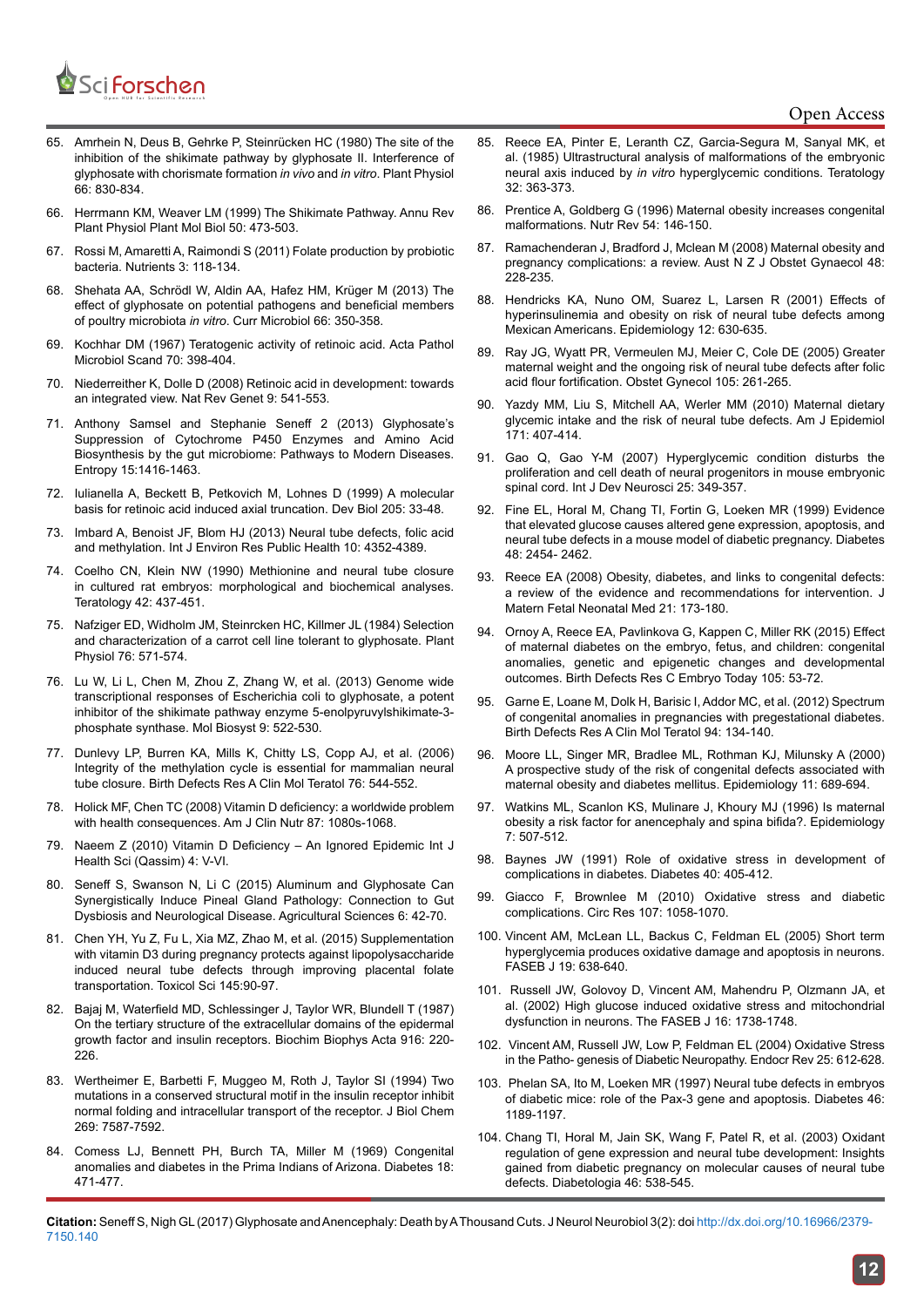

- 105. [Loeken MR \(2004\) Free radicals and birth defects. J Matern Fetal](https://www.ncbi.nlm.nih.gov/pubmed/15101606)  [Neonatal Med 15: 6-14.](https://www.ncbi.nlm.nih.gov/pubmed/15101606)
- 106. [Loeken MR \(2006\) Advances in understanding the molecular causes](https://www.ncbi.nlm.nih.gov/pubmed/16303321)  [of diabetes induced birth defects. J Soc Gynecol Investig 13: 2-10.](https://www.ncbi.nlm.nih.gov/pubmed/16303321)
- 107. [Horal M, Zhang Z, Stanton R, Virkamäki A, Loeken MR \(2004\)](https://www.ncbi.nlm.nih.gov/pubmed/15329829)  [Activation of the hexosamine pathway causes oxidative stress](https://www.ncbi.nlm.nih.gov/pubmed/15329829)  [and abnormal embryo gene expression: involvement in diabetic](https://www.ncbi.nlm.nih.gov/pubmed/15329829)  [teratogenesis. Birth Defects Res A Clin Mol Teratol 70: 519-527.](https://www.ncbi.nlm.nih.gov/pubmed/15329829)
- 108. [Lee JW, Choi YJ, Park S, Gil HW, Song HY, et al. \(2017\) Serum](https://www.ncbi.nlm.nih.gov/pubmed/28301275)  [S100 protein could predict altered consciousness in glyphosate or](https://www.ncbi.nlm.nih.gov/pubmed/28301275)  [glufosinate poisoning patients. Clin Toxicol \(Phila\) 55: 357-359.](https://www.ncbi.nlm.nih.gov/pubmed/28301275)
- 109. [Sindic CJ, Freund M, Van Regemorter N, Verellen-Dumoulin C,](https://www.ncbi.nlm.nih.gov/pubmed/6207522)  [Masson PL \(1984\) S-100 protein in amniotic fluid of anencephalic](https://www.ncbi.nlm.nih.gov/pubmed/6207522)  [fetuses. Prenat Diagn 4: 297-302.](https://www.ncbi.nlm.nih.gov/pubmed/6207522)
- 110. Annerén G, Esscher T, Larsson L, Olsen L, Pahlman S (1988) S100 protein and neuronspecific enolase in amniotic fluid as markers of abdominal wall and neural tube defects in the fetus. Prenat Diagn 8: 323-328.
- 111. [Pilavdzic D, Kovacs K, Asa SL \(1997\) Pituitary morphology in](https://www.ncbi.nlm.nih.gov/pubmed/9087997)  [anencephalic human fetuses. Neuroendocrinology 65: 164-172.](https://www.ncbi.nlm.nih.gov/pubmed/9087997)
- 112. [Marinoni E, Frigiola A, Gazzolo D, Greco P, Vimercati A, et al. \(2010\)](https://www.ncbi.nlm.nih.gov/pubmed/20036852)  [S100 beta protein is increased in fetuses with neural tube defect.](https://www.ncbi.nlm.nih.gov/pubmed/20036852)  [Front Biosci \(Elite Ed\) 2: 47-51.](https://www.ncbi.nlm.nih.gov/pubmed/20036852)
- 113. [Hu J, Castets F, Guevara JL, Van Eldik LJ \(1996\) S100β Stimulates](http://www.jbc.org/content/271/5/2543.full)  [Inducible Nitric Oxide Synthase Activity and mRNA Levels in Rat](http://www.jbc.org/content/271/5/2543.full)  [Cortical Astrocytes. JBC 271: 2543-2547.](http://www.jbc.org/content/271/5/2543.full)
- 114. [Soldano KL, Garrett ME, Cope HL, Rusnak JM, Ellis NJ, et al. \(2013\)](https://www.ncbi.nlm.nih.gov/pubmed/24323870)  [Genetic association analyses of nitric oxide synthase genes and](https://www.ncbi.nlm.nih.gov/pubmed/24323870)  [neural tube defects vary by phenotype. Birth Defects Res B Dev](https://www.ncbi.nlm.nih.gov/pubmed/24323870)  [Reprod Toxicol 98: 365-373.](https://www.ncbi.nlm.nih.gov/pubmed/24323870)
- 115. [Plachta N, Traister A, Weil M \(2003\) Nitric oxide is involved in](https://www.ncbi.nlm.nih.gov/pubmed/12915126)  [establishing the balance between cell cycle progression and cell](https://www.ncbi.nlm.nih.gov/pubmed/12915126)  [death in the developing neural tube. Exp Cell Res 288: 354-362.](https://www.ncbi.nlm.nih.gov/pubmed/12915126)
- 116. [Sugimura Y, Murase T, Oyama K, Uchida A, Sato N, et al. \(2009\)](https://www.ncbi.nlm.nih.gov/pubmed/19283362)  [Prevention of neural tube defects by loss of function of inducible nitric](https://www.ncbi.nlm.nih.gov/pubmed/19283362)  [oxide synthase in fetuses of a mouse model of streptozotocin induced](https://www.ncbi.nlm.nih.gov/pubmed/19283362)  [diabetes. Diabetologia 52: 962-971.](https://www.ncbi.nlm.nih.gov/pubmed/19283362)
- 117. [Moephuli SR, Klein NW, Baldwin MT, Krider HM \(1997\) Effects of](https://www.ncbi.nlm.nih.gov/pubmed/9012820)  [methionine on the cytoplasmic distribution of actin and tubulin](https://www.ncbi.nlm.nih.gov/pubmed/9012820)  [during neural tube closure in rat embryos. Proc Natl Acad Sci U S A](https://www.ncbi.nlm.nih.gov/pubmed/9012820)  [94: 543-548.](https://www.ncbi.nlm.nih.gov/pubmed/9012820)
- 118. [Geeves MA, Holmes KC \(2005\) The molecular mechanism of muscle](https://www.ncbi.nlm.nih.gov/pubmed/16230112)  [contraction. Adv Protein Chem 71: 161-193.](https://www.ncbi.nlm.nih.gov/pubmed/16230112)
- 119. [Rayment I, Holden HM \(1994\) The three dimensional structure of a](https://www.ncbi.nlm.nih.gov/pubmed/8203020)  [molecular motor. Trends Biochem Sci 19:129-134.](https://www.ncbi.nlm.nih.gov/pubmed/8203020)
- 120. [Rolo A, Skoglund P, Keller R \(2009\) Morphogenetic movements](https://www.ncbi.nlm.nih.gov/pubmed/19121300)  [driving neural tube closure in Xenopus require myosin IIB. Dev Biol](https://www.ncbi.nlm.nih.gov/pubmed/19121300)  [327: 327-338.](https://www.ncbi.nlm.nih.gov/pubmed/19121300)
- 121. [Kinose F, Wang SX, Kidambi US, Moncman CL, Winkelmann DA](https://www.ncbi.nlm.nih.gov/pubmed/8769415)  [\(1996\) Glycine 699 is pivotal for the motor activity of skeletal muscle](https://www.ncbi.nlm.nih.gov/pubmed/8769415)  [myosin. J Cell Biol 134: 895-909.](https://www.ncbi.nlm.nih.gov/pubmed/8769415)
- 122. Rinderknecht H (1986) Activation of pancreatic zymogens. Dig Dis Sci 31: 314-321.
- 123. [Berg JM, Tymoczko JL, Stryer L \(2002\) Section 10.5: Many Enzymes](https://www.ncbi.nlm.nih.gov/books/NBK22589/)  [Are Activated by Specific Proteolytic Cleavage. In: Biochemistry. 5th](https://www.ncbi.nlm.nih.gov/books/NBK22589/)  [edition, W H Freeman, New York.](https://www.ncbi.nlm.nih.gov/books/NBK22589/)
- 124. [Walter J, Steigemann W, Singh T, Bartunik H, Bode W, et al. \(1982\)](http://scripts.iucr.org/cgi-bin/paper?s0567740882006153)  [On the disordered activation domain in trypsinogen: chemical labelling](http://scripts.iucr.org/cgi-bin/paper?s0567740882006153)  [and low temperature crystallography. Acta Cryst 38: 1462-1472.](http://scripts.iucr.org/cgi-bin/paper?s0567740882006153)
- 125. [Gombos L, Kardos J, Patthy A, Medveczky P, Szilágyi L, et al. \(2008\)](http://pubs.acs.org/doi/abs/10.1021/bi701454e) [Probing conformational plasticity of the activation domain of trypsin:](http://pubs.acs.org/doi/abs/10.1021/bi701454e) [the role of glycine hinges. Biochemistry 47: 1675-1684.](http://pubs.acs.org/doi/abs/10.1021/bi701454e)
- 126. [Schmidt AE, Ogawa T, Gailani D, Bajaj SP \(2004\) Structural role of](https://www.ncbi.nlm.nih.gov/pubmed/15090552) [Gly193 in serine proteases: Investigations of a G555E \(Gly193 in](https://www.ncbi.nlm.nih.gov/pubmed/15090552) [chymotrypsin\) mutant of blood coagulation factor XI. J Biol Chem 279:](https://www.ncbi.nlm.nih.gov/pubmed/15090552) [29485-29492.](https://www.ncbi.nlm.nih.gov/pubmed/15090552)
- 127. [Pocknee RC, Abramovich DR \(1982\) Origin and levels of trypsin in](https://www.ncbi.nlm.nih.gov/pubmed/7066247) [amniotic fluid throughout pregnancy. Br J Obstet Gynaecol 89: 142-144.](https://www.ncbi.nlm.nih.gov/pubmed/7066247)
- 128. [Camerer E, Barker A, Duong DN, Ganesan R, Kataoka H, et al. \(2010\)](https://www.ncbi.nlm.nih.gov/pubmed/20152175) [Local protease signaling contributes to neural tube closure in the](https://www.ncbi.nlm.nih.gov/pubmed/20152175) [mouse embryo. Dev Cell 18: 25-38.](https://www.ncbi.nlm.nih.gov/pubmed/20152175)
- 129. [Szabo R, Bugge TH \(2011\) Membrane-anchored serine proteases in](https://www.ncbi.nlm.nih.gov/pubmed/21721945) [vertebrate cell and developmental biology. Annu Rev Cell Dev Biol](https://www.ncbi.nlm.nih.gov/pubmed/21721945) [27: 213-235.](https://www.ncbi.nlm.nih.gov/pubmed/21721945)
- 130. [Legge M, Potter HC \(1985\) Second trimester amniotic fluid](http://www.tandfonline.com/doi/abs/10.3109/01443618509079160?journalCode=ijog20) [immunoreactive trypsin concentrations with normal and abnormal](http://www.tandfonline.com/doi/abs/10.3109/01443618509079160?journalCode=ijog20) [fetuses. J Obstet Gynaecol 6: 108-109.](http://www.tandfonline.com/doi/abs/10.3109/01443618509079160?journalCode=ijog20)
- 131. [Rosenquist TH, Ratashak SA, Selhub J \(1996\) Homocysteine induces](https://www.ncbi.nlm.nih.gov/pubmed/8986792) [congenital heart and neural tube defects. Effect of folic acid. Proc Natl](https://www.ncbi.nlm.nih.gov/pubmed/8986792) [Acad Sci USA 93: 15227-15232.](https://www.ncbi.nlm.nih.gov/pubmed/8986792)
- 132. [Felkner M, Suarez L, Canfield MA, Brender JD, Sun Q \(2009\)](https://www.ncbi.nlm.nih.gov/pubmed/19180649) [Maternal serum homocysteine and risk for neural tube defects in a](https://www.ncbi.nlm.nih.gov/pubmed/19180649) [Texas-Mexico border population. Birth Defects Res A Clin Mol Teratol](https://www.ncbi.nlm.nih.gov/pubmed/19180649) [85: 574-581.](https://www.ncbi.nlm.nih.gov/pubmed/19180649)
- 133. [Rosenquist TH, Schneider AM, Monaghan DT \(1999\) N-methyl-](https://www.ncbi.nlm.nih.gov/pubmed/10463943)[D-aspartate receptor agonists modulate homocysteine induced](https://www.ncbi.nlm.nih.gov/pubmed/10463943) [developmental abnormalities. FASEB J 13: 1523-1531.](https://www.ncbi.nlm.nih.gov/pubmed/10463943)
- 134. [Woo CW, Cheung F, Chan VW, Siow YL, O K \(2003\) Homocysteine](https://www.ncbi.nlm.nih.gov/pubmed/12619887) [stimulates in ducible nitric oxide synthase expression in macrophages:](https://www.ncbi.nlm.nih.gov/pubmed/12619887) [antagonizing effect of ginkgolides and bilobalide. Mol Cell Biochem](https://www.ncbi.nlm.nih.gov/pubmed/12619887) [243: 37-47.](https://www.ncbi.nlm.nih.gov/pubmed/12619887)
- 135. [Zhang Y, Hu W \(2012\) NFκB signaling regulates embryonic and adult](https://www.ncbi.nlm.nih.gov/pmc/articles/PMC3855406/) [neurogenesis. Front Biol \(Beijing\) 7.](https://www.ncbi.nlm.nih.gov/pmc/articles/PMC3855406/)
- 136. [Jakubowski H, Goldman E \(1993\) Synthesis of homocysteine](https://www.ncbi.nlm.nih.gov/pubmed/8425610) [thiolactone by methionyl-tRNA synthetase in cultured mammalian](https://www.ncbi.nlm.nih.gov/pubmed/8425610) [cells. FEBS Lett 317: 237-240.](https://www.ncbi.nlm.nih.gov/pubmed/8425610)
- 137. [Denny KJ, Jeanes A, Fathe K, Finnell RH, Taylor SM, et al. \(2013\)](https://www.ncbi.nlm.nih.gov/pubmed/24078477) [Neural tube defects, folate, and immune modulation. Birth Defects](https://www.ncbi.nlm.nih.gov/pubmed/24078477) [Res A Clin Mol Teratol 97: 602-609.](https://www.ncbi.nlm.nih.gov/pubmed/24078477)
- 138. [Chen C, Ke J, Zhou XE, Yi W, Brunzelle JS, et al. \(2013\) Structural](https://www.ncbi.nlm.nih.gov/pubmed/23851396) [basis for molecular recognition of folic acid by folate receptors. Nature](https://www.ncbi.nlm.nih.gov/pubmed/23851396) [500: 486-489.](https://www.ncbi.nlm.nih.gov/pubmed/23851396)
- 139. [Hobbs HH, Brown MS, Goldstein JL \(1992\) Molecular genetics of the](https://www.ncbi.nlm.nih.gov/pubmed/1301956) [LDL receptor gene in familial hypercholesterolemia. Hum Mutat 1:](https://www.ncbi.nlm.nih.gov/pubmed/1301956) [445-466.](https://www.ncbi.nlm.nih.gov/pubmed/1301956)
- 140. [Koivisto U-M, Viikari JS, Kontula K \(1995\) Molecular characterization](https://www.ncbi.nlm.nih.gov/labs/articles/7573037/) [of minor gene rearrangements in Finnish patients with heterozygous](https://www.ncbi.nlm.nih.gov/labs/articles/7573037/) [familial hypercholesterolemia: identification of two common missense](https://www.ncbi.nlm.nih.gov/labs/articles/7573037/) [mutations \(Gly823Asp and Leu380His\) and eight rare mutations of the](https://www.ncbi.nlm.nih.gov/labs/articles/7573037/) [LDL receptor gene. Am J Hum Genet 57: 789-797.](https://www.ncbi.nlm.nih.gov/labs/articles/7573037/)
- 141. [De S, Kuwahara S, Saito A \(2014\) The endocytic receptor megalin and](https://www.ncbi.nlm.nih.gov/pubmed/25019425) [its associated proteins in proximal tubule epithelial cells. Membranes](https://www.ncbi.nlm.nih.gov/pubmed/25019425) [\(Basel\) 4: 333-355.](https://www.ncbi.nlm.nih.gov/pubmed/25019425)
- 142. [Hosaka K, Takeda T, Iino N, Hosojima M, Sato H, et al. \(2009\) Megalin](https://www.ncbi.nlm.nih.gov/pubmed/19340093) [and nonmuscle myosin heavy chain IIA interact with the adaptor](https://www.ncbi.nlm.nih.gov/pubmed/19340093) [protein Disabled-2 in proximal tubule cells. Kidney Int 75: 1308-1315.](https://www.ncbi.nlm.nih.gov/pubmed/19340093)
- 143. [Jayasumana C, Gunatilake S, Senanayake P \(2014\) Glyphosate,](https://www.ncbi.nlm.nih.gov/pubmed/24562182) [hard water and nephrotoxic metals: are they the culprits behind the](https://www.ncbi.nlm.nih.gov/pubmed/24562182) [epidemic of chronic kidney disease of unknown etiology in Sri Lanka?](https://www.ncbi.nlm.nih.gov/pubmed/24562182) [Int J Environ Res Public Health 11: 2125-2147.](https://www.ncbi.nlm.nih.gov/pubmed/24562182)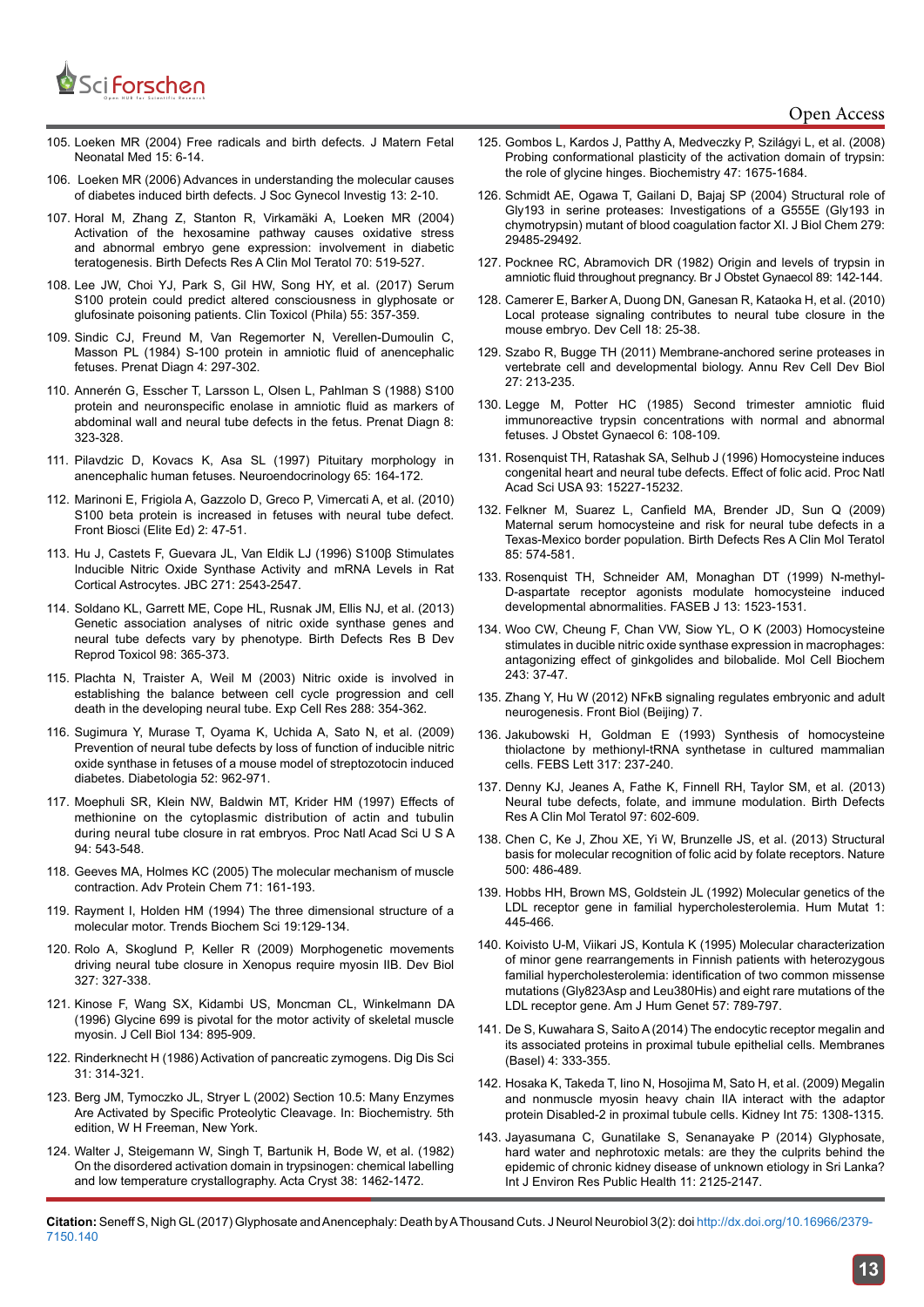

- 144. [Spoelgen R, Hammes A, Anzenberger U, Zechner D, Andersen OM,](https://www.ncbi.nlm.nih.gov/pubmed/15623804)  [et al. \(2005\) LRP2/megalin is required for patterning of the ventral](https://www.ncbi.nlm.nih.gov/pubmed/15623804)  [telencephalon. Development 132: 405-414.](https://www.ncbi.nlm.nih.gov/pubmed/15623804)
- 145. [Birn H, Willnow TE, Nielsen R, Norden AG, Bönsch C, et al. \(2002\)](https://www.ncbi.nlm.nih.gov/pubmed/11832420)  [Megalin is essential for renal proximal tubule reabsorption and](https://www.ncbi.nlm.nih.gov/pubmed/11832420)  [accumulation of transcobalamin-B\(12\). Am J Physiol Renal Physiol](https://www.ncbi.nlm.nih.gov/pubmed/11832420)  [282: F408-F416.](https://www.ncbi.nlm.nih.gov/pubmed/11832420)
- 146. [Kur E, Mecklenburg N, Cabrera RM, Willnow TE, Hammes A \(2014\)](https://www.ncbi.nlm.nih.gov/pubmed/24639464)  [LRP2 mediates folate uptake in the developing neural tube. J Cell Sci](https://www.ncbi.nlm.nih.gov/pubmed/24639464)  [127: 2261-2268.](https://www.ncbi.nlm.nih.gov/pubmed/24639464)
- 147. [Ogura Y, Sasakura Y \(2016\) Switching the rate and pattern of cell](https://www.ncbi.nlm.nih.gov/pubmed/27928549)  [division for neural tube closure. Neurogenesis \(Austin\) 3: e1235938.](https://www.ncbi.nlm.nih.gov/pubmed/27928549)
- 148. [Rhind N, Russell P \(2012\) Signaling Pathways that Regulate Cell](https://www.ncbi.nlm.nih.gov/pubmed/23028116)  [Division. Cold Spring Harb Perspect Biol 4: a005942.](https://www.ncbi.nlm.nih.gov/pubmed/23028116)
- 149. [Satoshi A, Nagasaka K, Hirayama Y, Kozuka-Hata H, Oyama M, et](https://www.ncbi.nlm.nih.gov/pubmed/21498573)  [al. \(2011\) The initial phase of chromosome condensation requires](https://www.ncbi.nlm.nih.gov/pubmed/21498573)  [Cdk1-mediated phosphorylation of the CAP-D3 subunit of condensin](https://www.ncbi.nlm.nih.gov/pubmed/21498573)  [II. Genes Dev 25: 863-874.](https://www.ncbi.nlm.nih.gov/pubmed/21498573)
- 150. [Nurse P \(1990\) Universal control mechanism regulating onset of](https://www.ncbi.nlm.nih.gov/pubmed/2138713)  [M-phase. Nature 344: 503-508.](https://www.ncbi.nlm.nih.gov/pubmed/2138713)
- 151. [Coullery RP, Ferrari ME, Rosso SB \(2016\) Neuronal development and](https://www.ncbi.nlm.nih.gov/pubmed/26688330)  [axon growth are altered by glyphosate through a WNT non-canonical](https://www.ncbi.nlm.nih.gov/pubmed/26688330)  [signaling pathway. Neurotoxicology 52:150-161.](https://www.ncbi.nlm.nih.gov/pubmed/26688330)
- 152. [De Bondt HL, Rosenblatt J, Jancarik J, Jones HD, Morgan DO, et al.](https://www.ncbi.nlm.nih.gov/pubmed/8510751)  [\(1993\) Crystal structure of cyclin dependent kinase 2. Nature 363:](https://www.ncbi.nlm.nih.gov/pubmed/8510751)  [595-602.](https://www.ncbi.nlm.nih.gov/pubmed/8510751)
- 153. [Marc J, Mulner-Lorillon O, Bellé R \(2004\) Glyphosate based pesticides](https://www.ncbi.nlm.nih.gov/pubmed/15182708)  [affect cell cycle regulation. Biol Cell 96: 245-249.](https://www.ncbi.nlm.nih.gov/pubmed/15182708)
- 154. [Avila-Vazquez M, Maturano E, Etchegoyen A, Difilippo FS, Maclean](http://file.scirp.org/pdf/IJCM_2017022015474710.pdf)  [B \(2017\) Association between cancer and environmental exposure to](http://file.scirp.org/pdf/IJCM_2017022015474710.pdf)  [glyphosate. Int J Clin Med 8: 73-85.](http://file.scirp.org/pdf/IJCM_2017022015474710.pdf)
- 155. [Nimura T, Sueyoshi N, Ishida A, Yoshimura Y, Ito M, et al. \(2007\)](https://www.ncbi.nlm.nih.gov/pubmed/17169323)  [Knockdown of nuclear Ca2+/calmodulin dependent protein kinase](https://www.ncbi.nlm.nih.gov/pubmed/17169323)  [phosphatase causes developmental abnormalities in zebrafish. Arch](https://www.ncbi.nlm.nih.gov/pubmed/17169323)  [Biochem Biophys 457: 205-216.](https://www.ncbi.nlm.nih.gov/pubmed/17169323)
- 156. [Sueyoshi N, Nimura T, Ishida A, Taniguchi T, Yoshimura Y, et al. \(2009\)](http://www.sciencedirect.com/science/article/pii/S0003986109001805)  [Ca2+/calmodulin dependent protein kinase phosphatase \(CaMKP\) is](http://www.sciencedirect.com/science/article/pii/S0003986109001805)  [indispensable for normal embryogenesis in zebrafish, Danio rerio.](http://www.sciencedirect.com/science/article/pii/S0003986109001805)  [Arch Biochem Biophys 488: 48-59.](http://www.sciencedirect.com/science/article/pii/S0003986109001805)
- 157. [Zeng WY, Wang YH, Zhang YC, Yang WL, Shi YY \(2003\) Functional](https://www.ncbi.nlm.nih.gov/pubmed/12943507)  [significance of conserved glycine 127 in a human dual specificity](https://www.ncbi.nlm.nih.gov/pubmed/12943507)  [protein tyrosine phosphatase. Biochemistry \(Mosc\) 68: 634-638.](https://www.ncbi.nlm.nih.gov/pubmed/12943507)
- 158. [Hanks SK, Quinn AM, Hunter T \(1988\) The protein kinase family:](https://www.ncbi.nlm.nih.gov/pubmed/3291115)  [conserved features and deduced phylogeny of the catalytic domains.](https://www.ncbi.nlm.nih.gov/pubmed/3291115)  [Science 241: 42-52.](https://www.ncbi.nlm.nih.gov/pubmed/3291115)
- 159. [Sternberg MJ, Taylor WR \(1984\) Modelling the ATP-binding site of](https://www.ncbi.nlm.nih.gov/pubmed/6090218)  [oncogene products, the epidermal growth factor receptor and related](https://www.ncbi.nlm.nih.gov/pubmed/6090218)  [proteins. FEBS Lett 175: 387-392.](https://www.ncbi.nlm.nih.gov/pubmed/6090218)
- 160. [Aravinthan S, Parkash C, Vishnu BB, Sridhar MG, Ramachandra R](http://www.alliedacademies.org/articles/evaluation-of-dna-damage-in-babies-with-neural-tube-defects.pdf)  [\(2012\) Evaluation of DNA damage in babies with neural tube defects.](http://www.alliedacademies.org/articles/evaluation-of-dna-damage-in-babies-with-neural-tube-defects.pdf)  [Curr Neurobiol 3: 129-131.](http://www.alliedacademies.org/articles/evaluation-of-dna-damage-in-babies-with-neural-tube-defects.pdf)
- 161. [Shimizu N \(2011\) Molecular mechanisms of the origin of micronuclei](https://www.ncbi.nlm.nih.gov/pubmed/21164192)  [from extrachromosomal elements. Mutagenesis 26: 119-123.](https://www.ncbi.nlm.nih.gov/pubmed/21164192)
- 162. [Otto AM, Paddenberg R, Schubert S, Mannherz HG \(1996\) Cell-cycle](https://www.ncbi.nlm.nih.gov/pubmed/8879258)  [arrest, micronucleus formation, and cell death in growth inhibition of](https://www.ncbi.nlm.nih.gov/pubmed/8879258)  [MCF-7 breast cancer cells by tamoxifen and cisplatin. J Cancer Res](https://www.ncbi.nlm.nih.gov/pubmed/8879258)  [Clin Oncol 122: 603-612.](https://www.ncbi.nlm.nih.gov/pubmed/8879258)
- 163. [Wang H, Wei L, Wu Y, Jia H, Jiang H, et al. \(2017\) Induction of](https://www.ncbi.nlm.nih.gov/pubmed/28444994)  [micronuclei and cell cycle arrest by some tri and tetrachlorobiphenyls](https://www.ncbi.nlm.nih.gov/pubmed/28444994)  [in mammalian cells deficient in xenobiotic metabolizing enzymes.](https://www.ncbi.nlm.nih.gov/pubmed/28444994)  [Environ Mol Mutagen 58: 199-208.](https://www.ncbi.nlm.nih.gov/pubmed/28444994)
- 164. [de Castilhos Ghisi N, Cestari MM \(2013\) Genotoxic effects of the](https://www.ncbi.nlm.nih.gov/pubmed/22821326) [herbicide Roundup\(®\) in the fish Corydoras paleatus \(Jenyns 1842\)](https://www.ncbi.nlm.nih.gov/pubmed/22821326) [after short term, environmentally low concentration exposure. Environ](https://www.ncbi.nlm.nih.gov/pubmed/22821326) [Monit Assess 185: 3201-3207.](https://www.ncbi.nlm.nih.gov/pubmed/22821326)
- 165. [Guilherme S, Gaivão I, Santos MA, Pacheco M \(2010\) European eel](https://www.ncbi.nlm.nih.gov/pubmed/20643706) [\(Anguilla anguilla\) genotoxic and pro-oxidant responses following](https://www.ncbi.nlm.nih.gov/pubmed/20643706) [short-term exposure to Roundup-a glyphosate-based herbicide.](https://www.ncbi.nlm.nih.gov/pubmed/20643706) [Mutagenesis 25: 523-530.](https://www.ncbi.nlm.nih.gov/pubmed/20643706)
- 166. [Poletta GL, Larriera A, Kleinsorge E, Mudry MD \(2009\) Genotoxicity](https://www.ncbi.nlm.nih.gov/pubmed/19022394) [of the herbicide formulation Roundup \(glyphosate\) in broad-snouted](https://www.ncbi.nlm.nih.gov/pubmed/19022394) [caiman \(Caiman latirostris\) evidenced by the Comet assay and the](https://www.ncbi.nlm.nih.gov/pubmed/19022394) [Micronucleus test. Mutat Res 672: 95-102.](https://www.ncbi.nlm.nih.gov/pubmed/19022394)
- 167. [Mañas F, Peralta L, Raviolo J, Ovando HG, Weyers A, et al. \(2009\)](https://www.ncbi.nlm.nih.gov/pubmed/21783980) [Genotoxicity of glyphosate assessed by the comet assay and](https://www.ncbi.nlm.nih.gov/pubmed/21783980) [cytogenetic tests. Environ Toxicol Pharmacol 28: 37-41.](https://www.ncbi.nlm.nih.gov/pubmed/21783980)
- 168. [Ghisi N de C, de Oliveira EC, Prioli AJ \(2016\) Does exposure to](https://www.ncbi.nlm.nih.gov/pubmed/26688238) [glyphosate lead to an increase in the micronuclei frequency? A](https://www.ncbi.nlm.nih.gov/pubmed/26688238) [systematic and meta-analytic review. Chemosphere 145: 42-54.](https://www.ncbi.nlm.nih.gov/pubmed/26688238)
- 169. [Kruman II, Culmsee C, Chan SL, Kruman Y, Guo Z, et al. \(2000\)](https://www.ncbi.nlm.nih.gov/pubmed/10995836) [Homocysteine elicits a DNA damage response in neurons that](https://www.ncbi.nlm.nih.gov/pubmed/10995836) [promotes apoptosis and hypersensitivity to excitotoxicity. J Neurosci](https://www.ncbi.nlm.nih.gov/pubmed/10995836) [20: 6920-6926.](https://www.ncbi.nlm.nih.gov/pubmed/10995836)
- 170. [Sartore RC, Campos PB, Trujillo CA, Ramalho BL, Negraes PD, et](https://www.ncbi.nlm.nih.gov/pubmed/21674001) [al. \(2011\) Retinoic acid treated pluripotent stem cells undergoing](https://www.ncbi.nlm.nih.gov/pubmed/21674001) [neurogenesis present increased aneuploidy and micronuclei](https://www.ncbi.nlm.nih.gov/pubmed/21674001) [formation. PLoS One 6: e20667.](https://www.ncbi.nlm.nih.gov/pubmed/21674001)
- 171. [Mastorakos G, Ilias I \(2003\) Maternal and fetal hypothalamic pituitary](https://www.ncbi.nlm.nih.gov/pubmed/14644820) [adrenal axes during pregnancy and postpartum. Ann N Y Acad Sci](https://www.ncbi.nlm.nih.gov/pubmed/14644820) [997: 136-149.](https://www.ncbi.nlm.nih.gov/pubmed/14644820)
- 172. [Jaffe RB, Mesiano S, Smith R, Coulter CL, Spencer SJ, et al. \(1998\)](https://www.ncbi.nlm.nih.gov/pubmed/9888597) [The regulation and role of fetal adrenal development in human](https://www.ncbi.nlm.nih.gov/pubmed/9888597) [pregnancy. Endocr Res 24: 919-926.](https://www.ncbi.nlm.nih.gov/pubmed/9888597)
- 173. [Smith R, Mesiano S, Chan EC, Brown S, Jaffe RB \(1998\)](https://www.ncbi.nlm.nih.gov/pubmed/9709969) [Corticotropin releasing hormone directly and preferentially stimulates](https://www.ncbi.nlm.nih.gov/pubmed/9709969) [dehydroepiandrosterone sulfate secretion by human fetal adrenal](https://www.ncbi.nlm.nih.gov/pubmed/9709969) [cortical cells. J Clin Endocrinol Metab 83: 2916-2920.](https://www.ncbi.nlm.nih.gov/pubmed/9709969)
- 174. [Mesiano S, Jaffe RB \(1997\) Developmental and functional biology of](https://www.ncbi.nlm.nih.gov/pubmed/9183569) [the primate fetal adrenal cortex. Endocr Rev 18: 378-403.](https://www.ncbi.nlm.nih.gov/pubmed/9183569)
- 175. [Rainey WE, Rehman KS, Carr BR \(2004\) The human fetal adrenal:](https://www.ncbi.nlm.nih.gov/pubmed/15635500) [making adrenal androgens for placental estrogens. Semin Reprod](https://www.ncbi.nlm.nih.gov/pubmed/15635500) [Med 22: 327-336.](https://www.ncbi.nlm.nih.gov/pubmed/15635500)
- 176. [Majzoub JA, Karalis KP \(1999\) Placental corticotropin-releasing](https://www.ncbi.nlm.nih.gov/pubmed/9914625) [hormone: function and regulation. Am J Obstet Gynecol 180:](https://www.ncbi.nlm.nih.gov/pubmed/9914625) [S242-S246.](https://www.ncbi.nlm.nih.gov/pubmed/9914625)
- 177. [Jones SA, Brooks AN, Challis JR \(1989\) Steroids modulate](https://www.ncbi.nlm.nih.gov/pubmed/2537843) [corticotropin releasing hormone production in human fetal membranes](https://www.ncbi.nlm.nih.gov/pubmed/2537843) [and placenta. J Clin Endocrinol Metab 68: 825-830.](https://www.ncbi.nlm.nih.gov/pubmed/2537843)
- 178. [Winters AJ, Oliver C, Colston C, MacDonald PC, Porter JC \(1974\)](https://www.ncbi.nlm.nih.gov/pubmed/4371228) [Plasma ACTH levels in the human fetus and neonate as related to age](https://www.ncbi.nlm.nih.gov/pubmed/4371228) [and parturition. J Clin Endocrinol Metab 39: 269-273.](https://www.ncbi.nlm.nih.gov/pubmed/4371228)
- 179. [Begeot M, Dubois MP, Dubois PM \(1977\) Growth hormone and](https://www.karger.com/Article/Abstract/122709) [ACTH in the pituitary of normal and anencephalic human fetuses:](https://www.karger.com/Article/Abstract/122709) [immunocytochemical evidence for hypothalamic influences during](https://www.karger.com/Article/Abstract/122709) [development. Neuroendocrinol 24: 208-220.](https://www.karger.com/Article/Abstract/122709)
- 180. [Mains RE, Betty A. Eipper BA \(1980\) Biosynthetic Studies on Acth,](http://onlinelibrary.wiley.com/doi/10.1111/j.1749-6632.1980.tb47245.x/abstract) [Β-Endorphin, and Α-Melanotropin in the Rat. New York Academy of](http://onlinelibrary.wiley.com/doi/10.1111/j.1749-6632.1980.tb47245.x/abstract) [Sciences 343: 94-110.](http://onlinelibrary.wiley.com/doi/10.1111/j.1749-6632.1980.tb47245.x/abstract)
- 181. [Eipper BA, Mains RE, Glembotski CC \(1983\) Identification in pituitary](https://www.ncbi.nlm.nih.gov/pubmed/6576381) [tissue of a peptide alpha amidation activity that acts on glycine](https://www.ncbi.nlm.nih.gov/pubmed/6576381) [extended peptides and requires molecular oxygen, copper, and](https://www.ncbi.nlm.nih.gov/pubmed/6576381) [ascorbic acid. Proc Natl Acad Sci U S A 80: 5144-5148.](https://www.ncbi.nlm.nih.gov/pubmed/6576381)